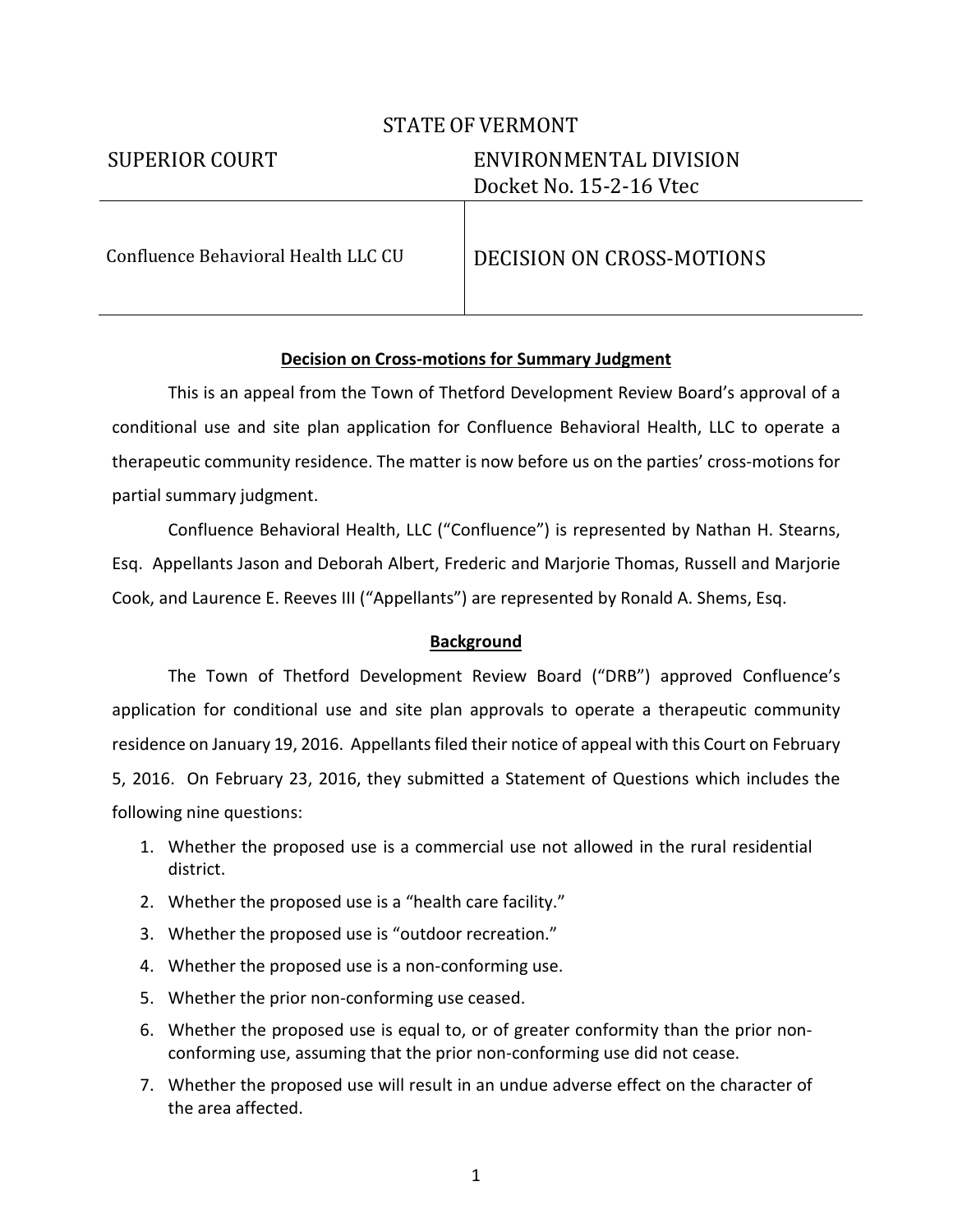- 8. Whether the proposed use complies with district standards.
- 9. Whether the proposed use complies with §§ 3.10 of the Town of Thetford Zoning Bylaw (on-site potable water and sewage systems), § 6.06(D)(4) (compliance with other requirements), and § 6.06(F)(6)–(7) (compliance with § 3.10, ground and surface water pollution), and other applicable potable water and wastewater requirements.

Confluence filed its motion for partial summary judgment on Questions 1, 2, 3, and part of Question 9 on July 25, 2016. Appellants filed their motion for summary judgment on Questions 1,2,3, 8, and 9 on the same day. Both parties filed responses and replies in opposition to and in support of, respectfully, the motions for summary judgment.

Confluence filed a response to Appellants' summary judgment motion on August 9, 2016. Appellants filed an opposition to Confluence's motion for summary judgment and reply to Confluence's August 9 filing on August 25. On the same day, Appellants also filed an objection to Confluence's statement of material facts and response to Appellants' statement of material facts. The final filing was in the form of a Rebuttal Memorandum, filed by Appellants on September 21, 2016. The pending matters became ripe for our consideration since the last of those filings.

### **Factual Background**

Solely for the purposes of deciding the pending motions for summary judgment, we recite the following facts, which we understand to be undisputed unless otherwise noted.<sup>1</sup>

### **I. Procedural Background**

j

1. Confluence submitted its application to the DRB for conditional use and site plan approval for a project (the "Project") to operate a therapeutic community residence licensed by the Vermont Department of Disabilities, Aging & Independent Living ("DAIL") at property located at 1646 Gove Hill Road, Thetford, Vermont. Ex. Conf-1 (copy of application).

2. The application requests conditional use and site plan approval for up to 48 clients and 37 staff to reside at the Project site at any one time.

<sup>&</sup>lt;sup>1</sup> Appellants raised several objections to Confluence's Statement of Undisputed Material Facts and suggested that there are additional undisputed material facts that the Court should consider. Our itemization of the material facts below has been assembled to reflect our determinations on Appellants' objections and requested additions.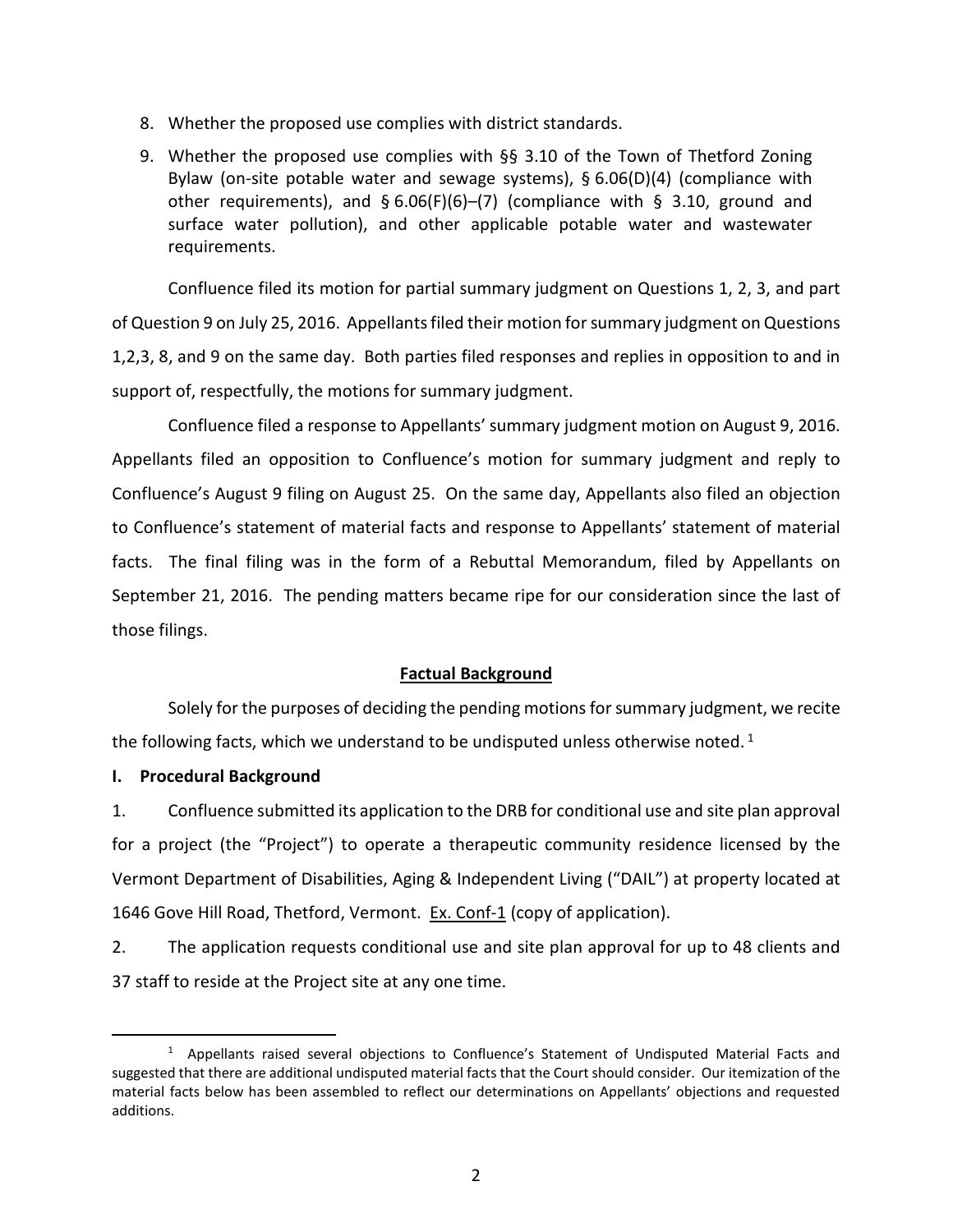3. Confluence has applied to DAIL for a license to operate a therapeutic community residence. The application was filed in June of 2016. The application is pending. Confluence has agreed as a condition of its conditional use approval that it will obtain a license from DAIL prior to operation.

4. Confluence acknowledges that its proposed project must conform with applicable permitting requirements of the Vermont Department of Environmental Conservation for wastewater system and potable water supply permits, and any applicable DAIL regulations and licensing requirements.

5. On January 29, 2016, the DRB issued conditional use and site plan approval for the Project. Ex. Conf-2; Ex. D (copy of DRB approval).

### **Facilities and Infrastructure**

6. The American Baptist Churches of Vermont and New Hampshire owns the Project site and intends to sell the Project site to Confluence, subject to Confluence's ability to obtain all necessary permits and approvals to authorize the Project on the Project site.

7. The Project site is an approximately 125-acre parcel on Gove Hill Road in Thetford, Vermont. The Project site is in the Rural Residential Zoning District (the "RR District") in the Town of Thetford. Ex. C (Town of Thetford Zoning Bylaws); Ex. E (Thetford Town Plan, adopted March 19, 2007, re-adopted May 14, 2012).

8. The Project site has wooded and open areas. Structures on the site include a 9,205 square foot, 19-room main house, three cabins, a pavilion, and two primitive shelters without plumbing which were historically used by summer campers and participants in the various retreats formerly run by the American Baptist Churches of Vermont and New Hampshire. Ex. Conf-6 (Project site plan).

9. The pavilion is an open-air structure with a roof but no walls. It has a fireplace and grill. The primitive shelters are in the same general area of the Project site as, and on opposite sides of, the pavilion. A fire pit is adjacent to the pavilion.

10. The main building and cabins 1 and 3 are clustered at the southern end of the 125-acre parcel.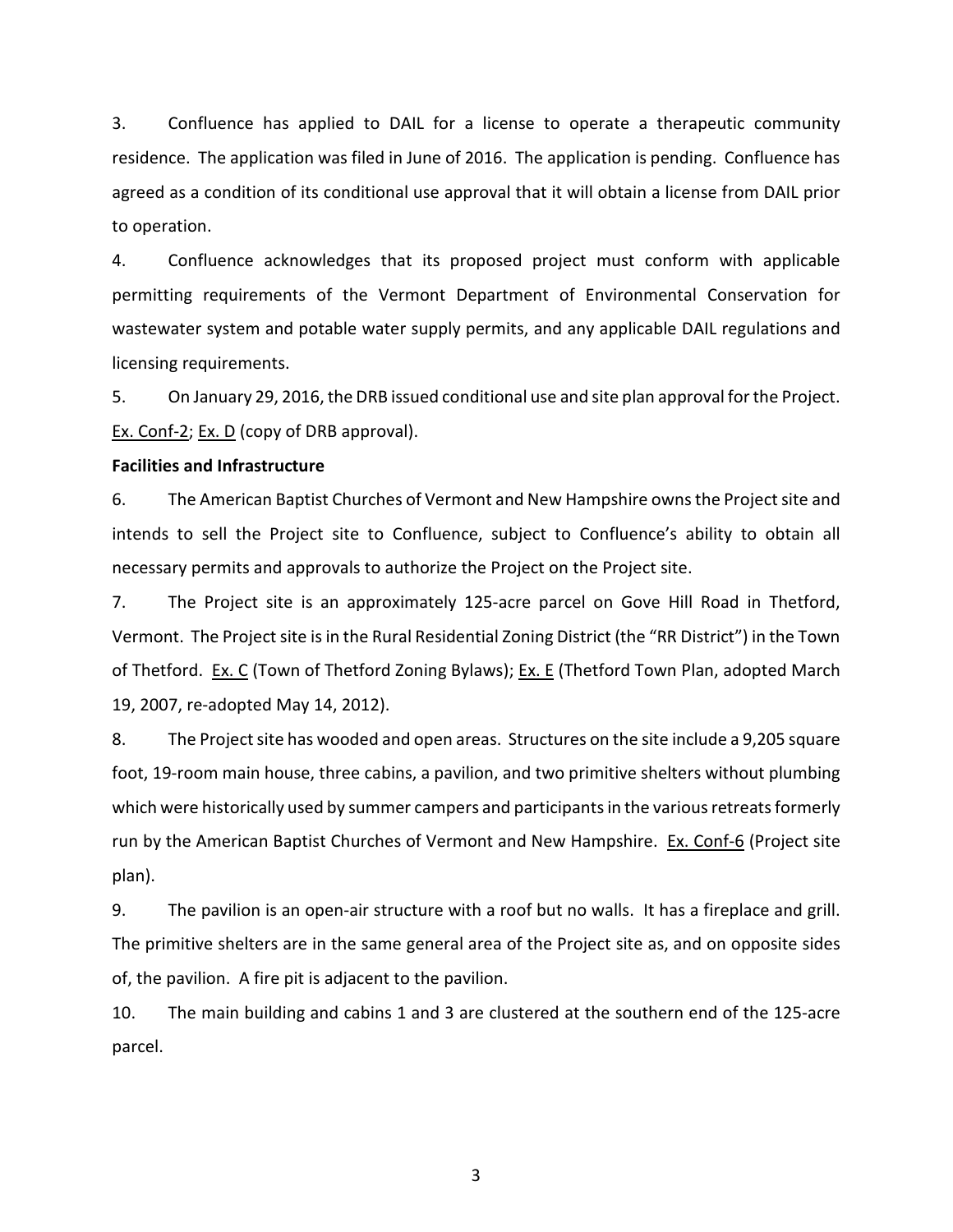11. Confluence will carry out some work on the main lodge, including painting, replacing hardware (toilets and sinks) and fixtures (doorknobs and lighting), and repairing floors, walls, and bathrooms.

#### **II. Wastewater, Water Supply, and Sanitation**

12. On June 6, 2016, the Department of Environmental Conservation issued a Wastewater System and Potable Water Supply Permit to Confluence, permit # WW-3-10922 ("the WW permit"). Ex. Conf-7 (copy of WW permit). Based on the existing water and wastewater systems in place at the Property, the WW permit limits the Project's capacity to no more than 18 persons (staff and clients) staying overnight, and six full daytime staff. The WW permit provides that "construction of additional nonexempt buildings, including commercial and residential buildings, is not allowed without prior review and approval by the Drinking Water and Groundwater Protection Division and such approval will not be granted unless the proposal conforms to the applicable laws and regulations."

13. The WW permit governs only the wastewater systems serving the main building and cabins 1 and 3. Cabin 2 is not approved for connection to any existing wastewater disposal system, but building occupants are authorized to use other building facilities.

14. Confluence intends to start operating its Project using the existing wastewater system and water supply on the Property, subject to the limitations within the existing WW permit. Confluence represents that it will not exceed the participation limits in that permit until it applies for and receives an amendment to that WW permit to construct and install expanded or additional wastewater and potable water supply systems, so that it may increase its program size up to the limits represented in its application for conditional use and site plan approvals.

15. Confluence has not yet sought or obtained a permit for any outhouses or other forms of waste disposal or water supply on the Project site. Confluence has not yet sought or obtained a wastewater system and potable water supply permit for any designated campsites or primitive shelters on the Project Site.

16. Confluence has not yet sought or obtained a determination as to whether a wastewater system and potable water supply permit is required for designated campsites or primitive shelters on the Project site.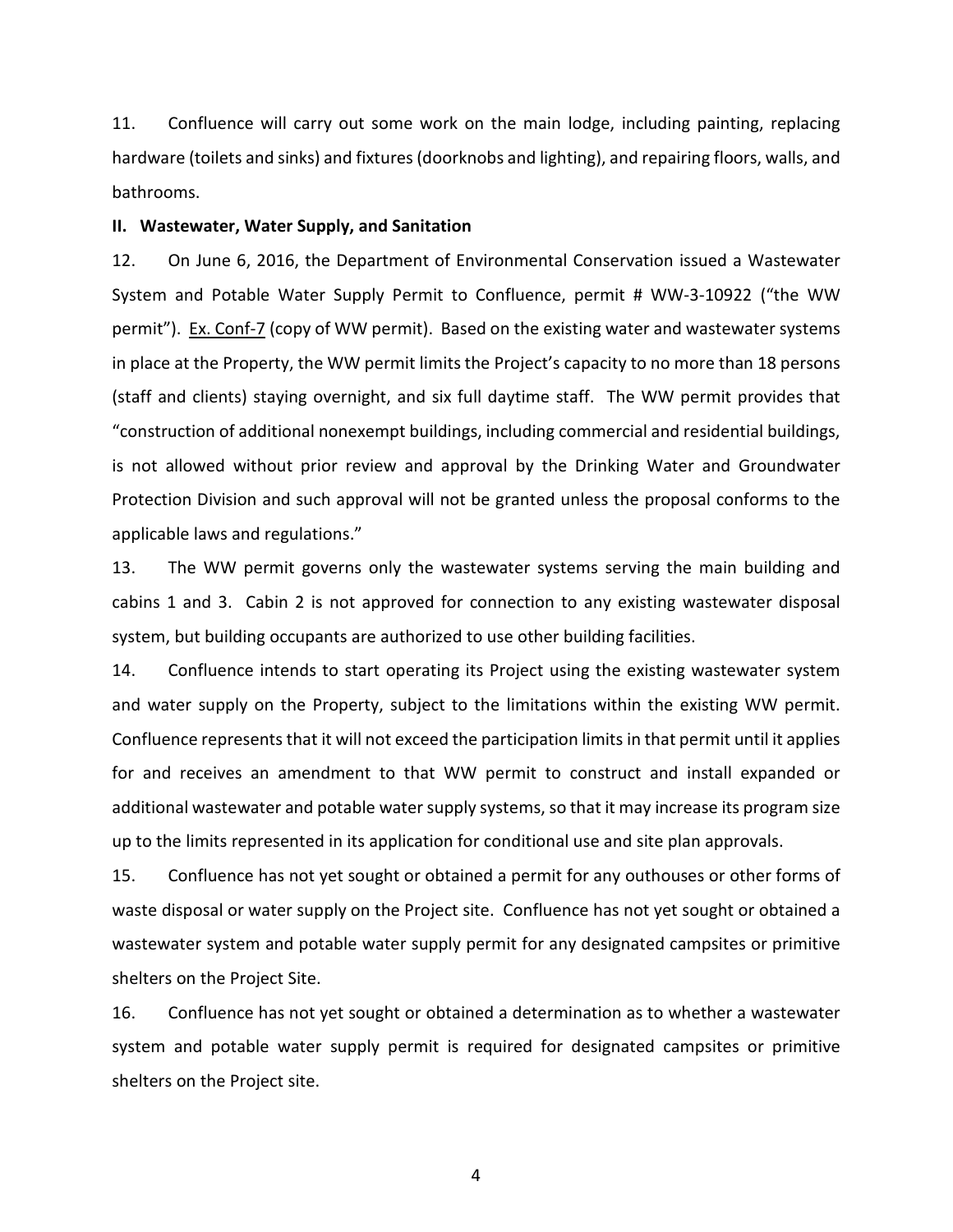17. The primitive shelters, pavilion, and some areas suitable for tent camping are more than 400 feet from the main house and cabins that are subject to the WW permit.

18. The conditional use application makes no provision for the sanitary facilities to be used by participants and staff engaged in camping or agrarian activities.

### **III. The Program**

19. The Project is a short-term residential wilderness therapy program designed to treat young adult males 18–28 years old. Confluence's program combines clinical therapeutic services with adventure-based wilderness therapy and agrarian living to help clients address mental health diagnoses and emotional, behavioral, and relational challenges.

20. The Project site will serve as a base for Confluence's program. During a client's stay in the program, approximately half of the client's time will be spent on the Project site, and the other half will be spent off-property with an assigned group participating in adventure-focused therapy-related wilderness activities.

21. Confluence's program is a combination of clinical interventions by licensed therapists and a highly structured, transformative living experience, centered around adventure-based activities and agrarian living. The treatment is interdisciplinary and supported by a team of professional providers. A licensed mental health therapist will oversee the therapeutic program, and act as the bridge between the experiential components and deeper clinical work. Individual, group, family, and experiential therapy sessions are interspersed throughout each week.

22. While on the Project site, clients will participate in individual and group therapy sessions, counselling, and peer support, all supervised by a licensed mental health professional. In addition, clients will be given assignments and readings to complete as part of their therapy. Clients will be assigned to live in a communal group and will participate in the daily responsibilities of communal, agrarian living, such as gardening and maple sugaring. Clients will also participate in adventure-focused wilderness therapy activities while on the Project site, and will engage in recreational activities such as hiking, snowshoeing, riding bikes, and cross-country skiing. The entire client experience while at Confluence is designed to work together as part of the therapeutic treatment. See Ex. Conf-3 ("Confluence Behavioral Health, LLC, Information for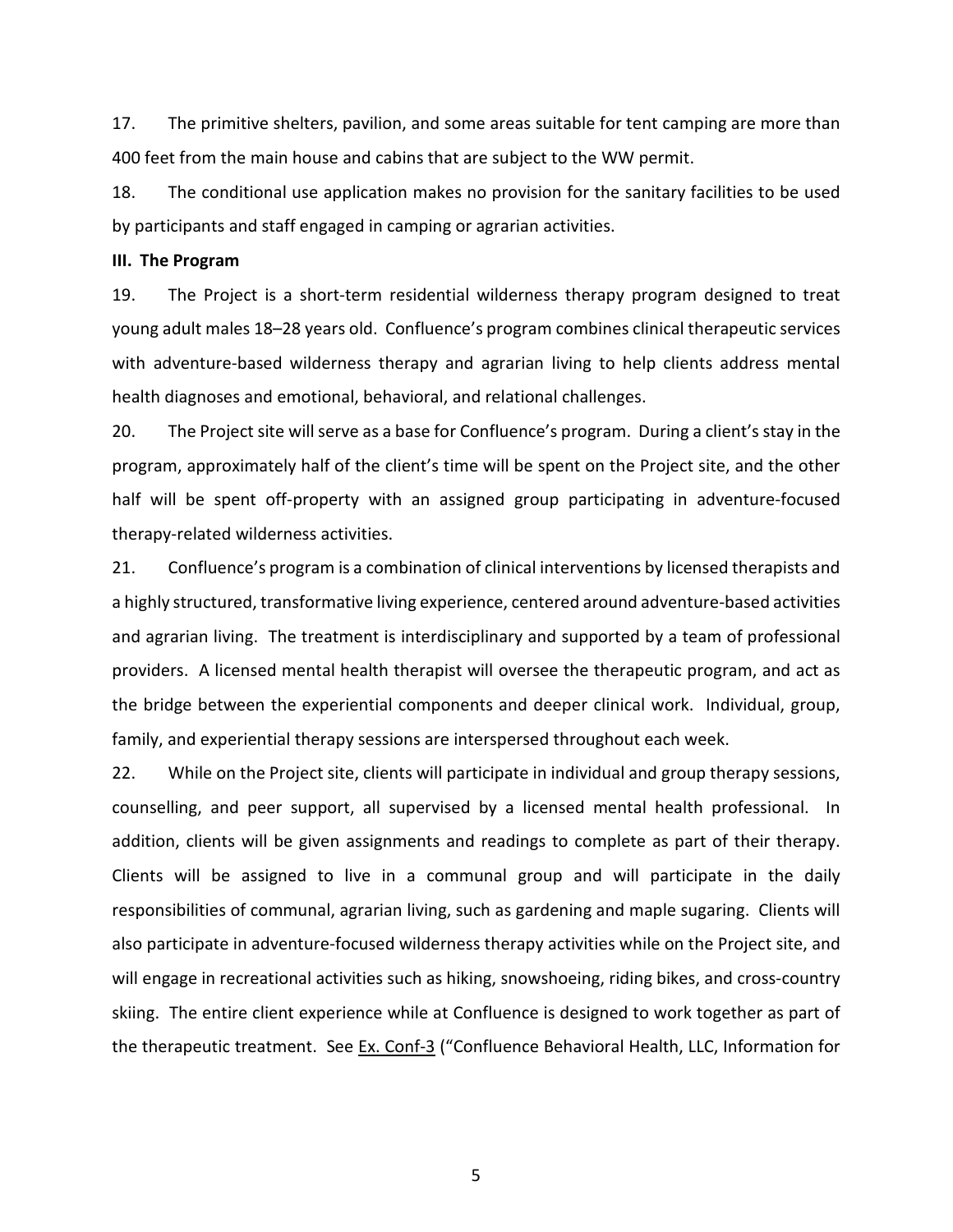Thetford Development Review Board, December 2015); Ex. Conf-4 (Confluence Policies and Procedures Manual); Ex. Conf-5 (Confluence participant handbook).

23. Participants accepted into the program will be assigned to groups of up to 12 participants. Each group will be assigned a primary therapist, who will be licensed to practice in the State of Vermont.

24. The application for conditional use and site plan approval provides for up to 48 clients and 37 staff to reside at the Project site at any one time. Within each participant group, Confluence will provide a 3:1 or 4:1 client-to-staff ratio.

25. The average length of stay in the program will be 9 to 12 weeks. The minimum stay will be 8 weeks.

26. Confluence's Project is not designed to serve exclusively local needs. While the program will be open to local residents, Confluence also serves a larger geographic area and will draw its clients from throughout the United States.

27. The Project will accept participant referrals from educational consultants who are members of the Independent Educational Consultant Association.

28. Applicants referred for participation in the program will be screened by a licensed therapist on Confluence's staff to ensure that the applicant is appropriate for the program.

29. The Project will not accept participants who are mandated to receive therapy by the courts or a governmental authority. The Project will not accept applicants who have any criminal sexual offenses, who are at risk of violence toward others or with violent histories, or who have a primary substance use disorder.

30. Participants and staff will sleep only in approved shelters. Day use or non-overnight use of the entire property for therapeutic group sessions, individual therapy sessions, and recreation may occur anywhere on the Project site.

31. In addition to sleeping in the main house and cabins, clients and staff may, from time to time, sleep in the shelters and in tents while on the Project site as part of Confluence's therapeutic programming.

32. The two primitive shelters and tents will be used for camping. The primitive shelters can each sleep up to 10 persons. Tents may be pitched at various spots on the Project site. The two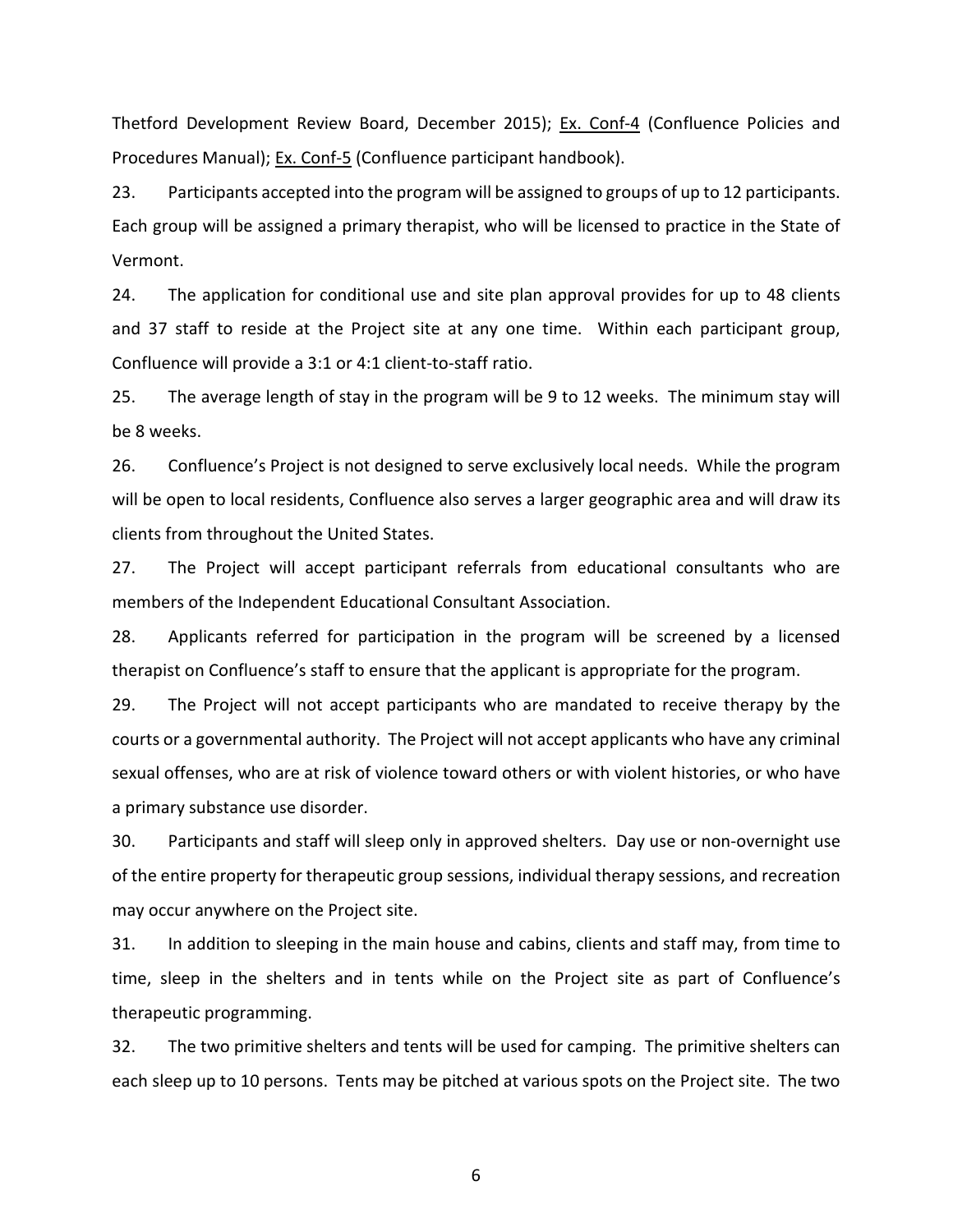primitive shelters plus a tent site comprise three camping units. Four groups will be at different camp sites during peak days.

33. The Project will only accept voluntary participants, and participants will be able to leave the program at any time. If a client chooses to un-enroll from the program, return transportation to their home will be arranged.

34. While enrolled in the program, clients will not be permitted to leave the Project site unaccompanied by Confluence staff. Clients will not be allowed to travel to and from the Project site in their own vehicles.

35. Confluence will not provide services to any person that does not sleep and eat at the Project site as required by the Confluence Program.

36. Confluence will not provide medical services and is not a psychiatric hospital.

37. There will not be a doctor or other prescriber on staff. Staff will include a part-time nurse to oversee medication assistance for clients with any pre-existing prescriptions. Any medical needs, urgent or otherwise, will be handled through a local physician, urgent care facility, or hospital emergency department.

38. Confluence is a private pay provider and will not accept insurance of any kind, including Medicare/Medicaid.

#### **Discussion**

An interested person bringing a municipal appeal to this Court is entitled to a *de novo* trial. 24 V.S.A. § 4472(a).

We begin our analysis of the pending cross-motions for partial summary judgment by noting that this Court is directed to grant summary judgment to a party only "if the movant shows that there is no genuine dispute as to any material fact and the movant is entitled to judgment as a matter of law." V.R.C.P. 56(a). In determining whether there is any dispute over a material fact, "we accept as true allegations made in opposition to the motion for summary judgment, so long as they are supported by affidavits or other evidentiary material." White v. Quechee Lakes Landowners' Ass'n, Inc., 170 Vt. 25, 28 (1999) (citation omitted). "Further, the nonmoving party receives the benefit of all reasonable doubts and inferences." Robertson v. Mylan Labs., Inc., 2004 VT 15, ¶ 15, 176 Vt. 356 (citation omitted).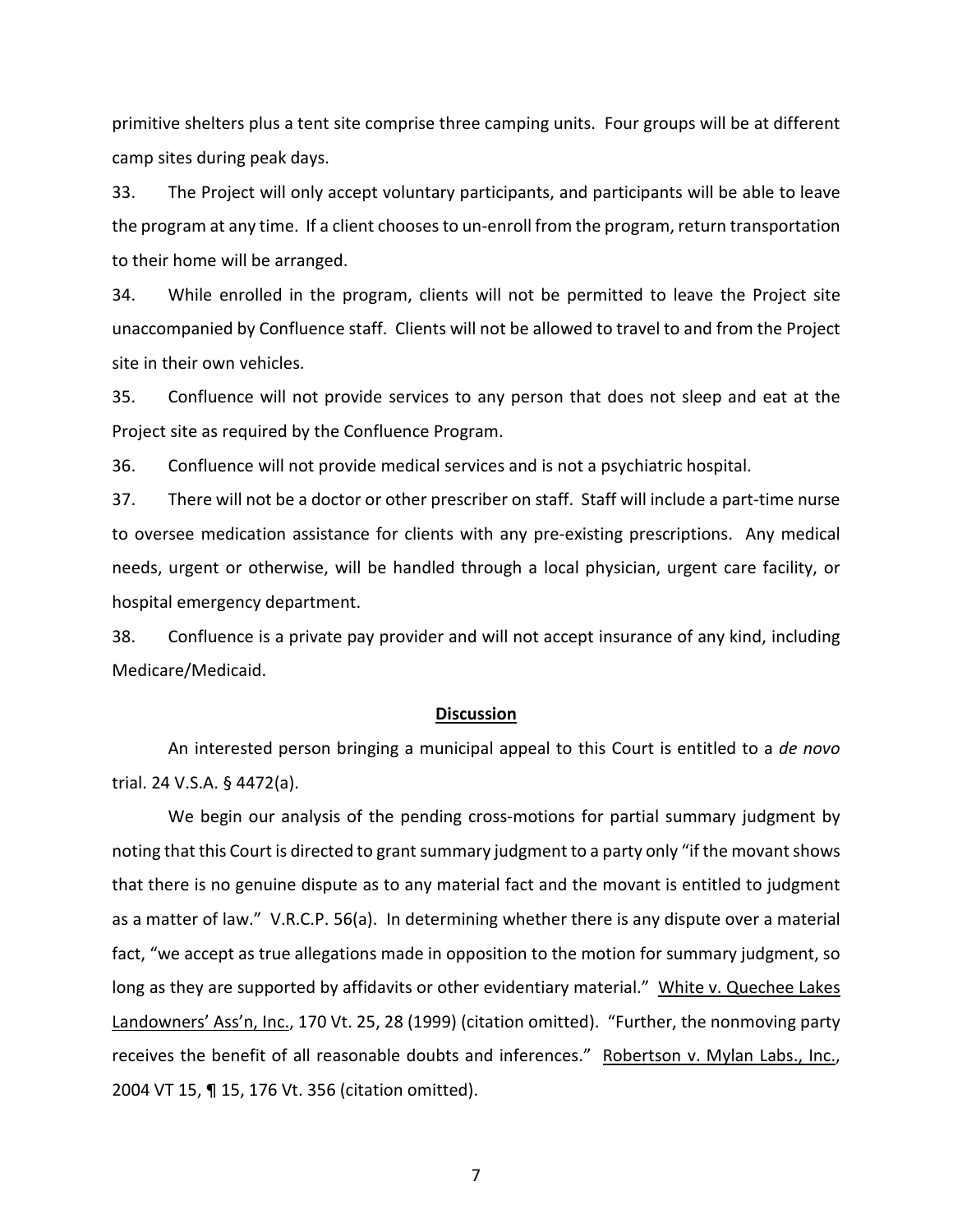Here, the facts that are material to the challenged legal issues are undisputed; the matter is therefore ripe for summary judgment review.

# **I. Question 1: Whether the proposed use is a commercial use not allowed in the rural residential district.**

Appellants contend that the proposed Project is a commercial use because it is a "forprofit enterprise and not a service or facility meant to serve area residents." Appellants' Mot. Summ. J. at 16. They further argue that the Project is a commercial use that is not allowed in the RR district per Section 2.01 and Table 2.1 of the Town of Thetford, Vermont, Zoning Bylaw ("Bylaw").

We note that the specific term set out in Question 1, "commercial use," is not used in the Bylaw. The Bylaw does, however, include three designations that could be considered "commercial uses": village commercial, roadside commercial, and commercial service. None of these are allowed in the RR District. Bylaw Table 2.1.

The proposed use here is clearly not village or roadside commercial, both of which entail the buying or selling of goods. We also conclude that the proposed Project is not a commercial service. The Bylaw defines "commercial service" as:

[a]ny use of land or structures for the purpose of providing a service. Such uses include, but are not limited to, the following: real estate offices, hairdressers, repair shops, banks, law firms, engineering and software companies.

Bylaw Section 2.04(B). These examples are all retail businesses with storefronts or offices that call for customers to come in and out on a constant, daily basis for the performance of a specific, discrete retail service. The Project—a wilderness therapy program with a focus on outdoor activities and individual and group therapy provided to individuals staying for weeks or months at a time—is clearly different. Its activities are not contained in a storefront or office. It calls for a limited number of clients to be brought to the property, where they will stay for extended periods of time.

Although the Project is for-profit, and therefore has a commercial component, we cannot conclude that it is a "commercial" activity for zoning purposes. See In re Sardi, 170 Vt. 623, 624 (2000) (mem.) (explaining that zoning focuses primarily on the physical use of the land); In re Barefoot Act 250 Application, No. 46-4-12 Vtec, slip op. at 5 (Vt. Super. Ct. Envtl. Div. Nov. 13,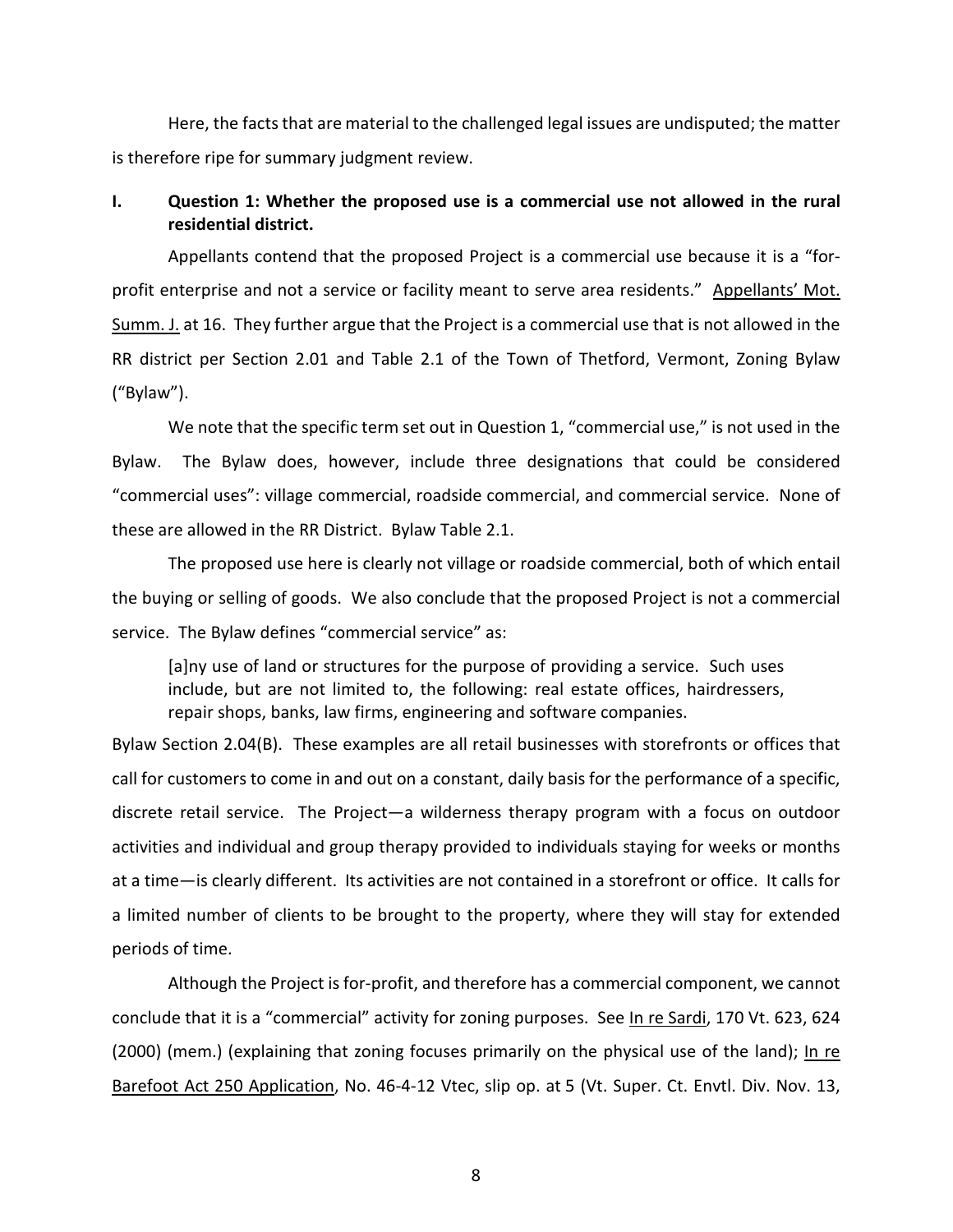2013) (Durkin, J.) (just because a use is for-profit does not mean it is a commercial use for zoning purposes).

We also note that Bylaw Section 2.01(B), which contains general information about zoning districts, calls for "scattered commercial uses that are . . . dependent on natural resources" in the RR District. Insofar as the Project includes a commercial component, it is dependent on natural resources and therefore comports with this general guideline. Indeed, a number of uses that contain a commercial component are allowed in the RR District, such as farmer's market; outdoor recreation (including ski areas and youth camps); contractor's yard; restaurant, deli, take-away prepared food; bed and breakfast; auction yard; health care facility; veterinary clinic; kennel; and junkyard. Bylaw Table 2.1.

The use proposed here is not primarily commercial. While it has a commercial element, it does not fall into a prohibited category of commercial uses under the Bylaw; rather, it is in line with the general guideline allowing certain commercial uses. For this reason, we conclude that the undisputed material facts and applicable Bylaw provisions require us to answer Appellants' Question 1 in the negative. We therefore **deny** summary judgment to Appellants and **grant**  summary judgment to Confluence on Appellants' Question 1.

### **II. Question 2: Whether the proposed use is a "health care facility."**

Confluence argues that the proposed use qualifies as a "health care facility." Appellants argue that the proposed use is more in line with a community residence or group living facility, and as such is a type of residential use that is not allowed in the RR District. The parties' disagreement on this point turns on how the term "health care facility" is construed. Because the Bylaw does not provide a definition, we must turn to outside sources to define the term.

As with statutory construction, the "principal objective in interpreting . . . [municipal] ordinance language is to implement the intent of its drafters." In re Bove Demolition/Const. Application, 2015 VT 123, ¶ 8 (Oct. 9, 2015) (citation omitted).

Where a zoning regulation term is undefined—as is the case with "health care facility" here—we construe the term "according to [its] plain and ordinary meaning, giving effect to the whole and every part of the ordinance." In re Champlain Coll. Maple St. Dormitory, 2009 VT 55, ¶ 13, 186 Vt. 313 (quoting In re Stowe Club Highlands, 164 Vt. 272, 279 (1995)). In determining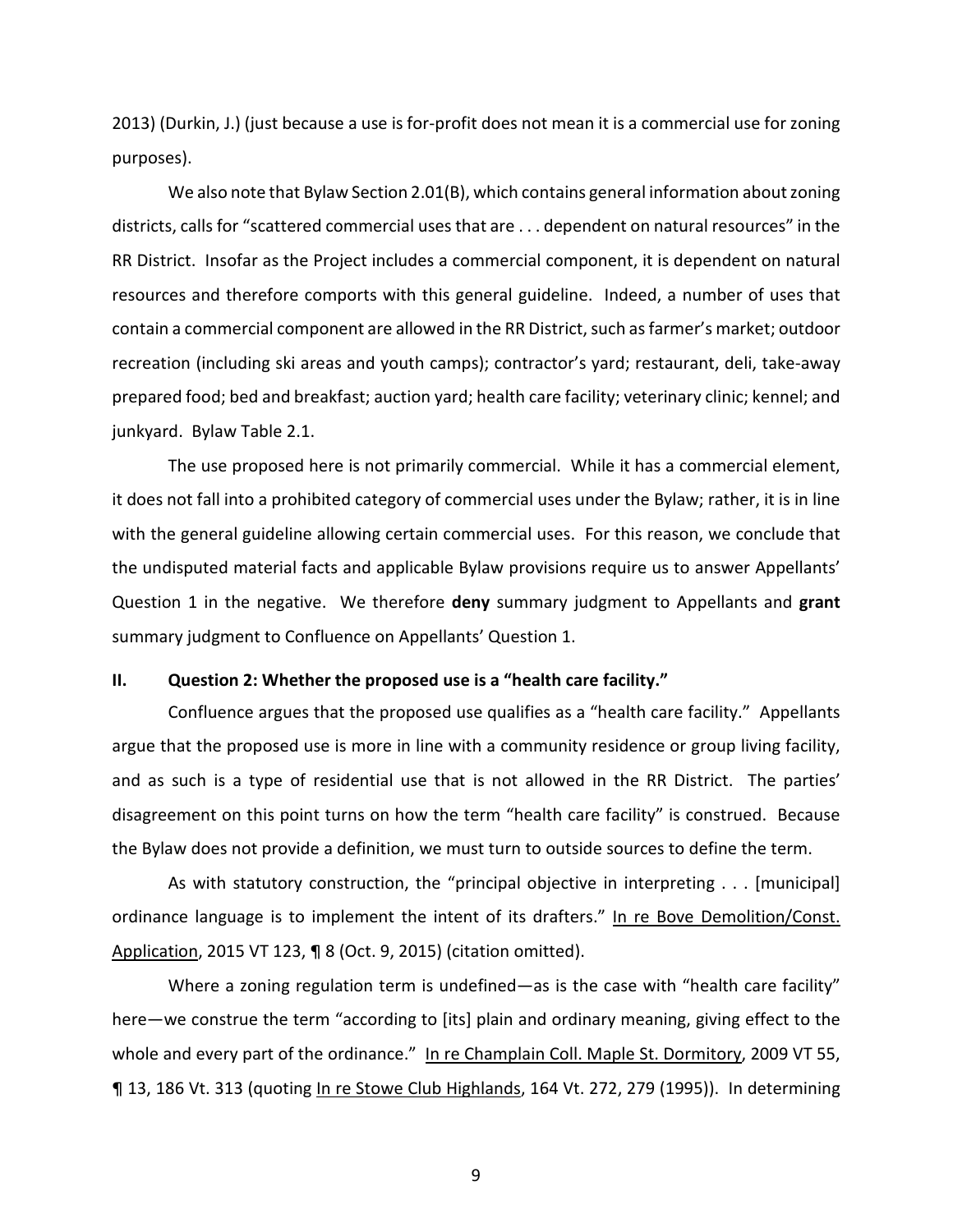plain meaning, courts may look to dictionary definitions, Pease v. Windsor Dev. Review Bd., 2011 VT 103, ¶ 17, 190 Vt. 639, or to statutory definitions, Sec'y, Vermont Agency of Nat. Res. v. Handy Family Enterprises, 163 Vt. 476, 483 (1995).

Because "zoning ordinances 'are in derogation of private property rights," In re Application of Lathrop Ltd. P'ship I, 2015 VT 49, ¶ 29, 199 Vt. 19 (quoting In re Champlain Oil Co., 2014 VT 19, ¶ 2, 196 Vt. 29), if, after this exercise, the plain language of the ordinance remains unclear, "any 'ambiguity is resolved in favor of the landowner."" In re Tyler Self-Storage Unit Permits, 2011 VT 66, ¶ 16, 190 Vt. 132 (quoting In re Miserocchi, 170 Vt. 320, 324 (2000)).

### **a. The Zoning Bylaw**

The Bylaw lists "health care facility" as an allowed conditional use in the RR District. While some permitted and conditional uses are defined in Bylaw Section 2.04(B), health care facility is not. The Bylaw also does not define any of the words or phrases that are contained in this term.

The Bylaw indicates elsewhere that no zoning approval is required for a "hospital." Bylaw Section 1.05(D). Because "health care facility" is listed in Bylaw Table 2.1 as a conditional use that does require zoning approval, "health care facility" must be defined as something different from a "hospital," as otherwise the terms would be redundant and "mere surplusage." Bove Demolition, 2015 VT 123, ¶ 13 ("We assume that the drafters intended each word of [a zoning] provision to have meaning; we avoid construing language of an ordinance as mere surplusage.") (citing In re Lunde, 166 Vt. 167, 171 (1997)).

Based on the plain meaning of these terms, we conclude that a hospital is a type of health care facility that is exempted from zoning approval, and that "health care facility" must at least be defined more broadly than "hospital." Apart from this, the Bylaw does not shed any light on what may qualify as a health care facility. Appellants would have us apply a narrower definition to the term, so narrow as to exclude Confluence's proposed program. We note, however, that the Bylaw is also silent on what does not constitute a health care facility. We therefore reject Appellants' assertion that the express terms of the Bylaw can be interpreted as rejecting Confluence's proposed project from the conditionally permitted use of "health care facility."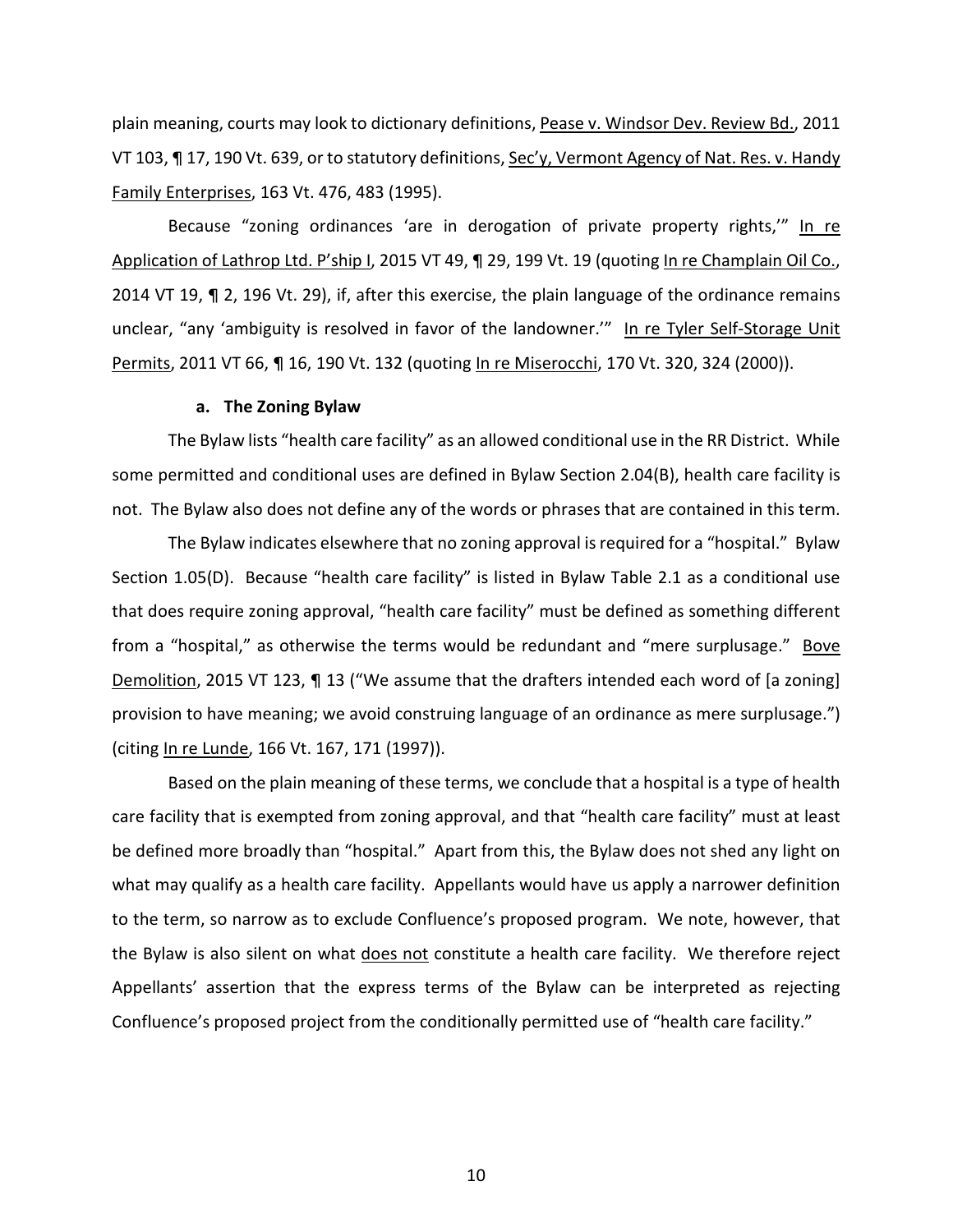#### **b. The DRB Interpretation**

Confluence argues that we should defer to the DRB's interpretation, which concluded that the proposed use qualifies as a health care facility. The interpretation by an appropriate municipal panel of its own zoning regulations can have some import in our analysis. In re Duncan, 155 Vt. 402, 408 (1990) ("we have consistently held that 'absent compelling indication of error, we will sustain the interpretation of a statute by the administrative body responsible for its execution.") (citation omitted). However, as noted above, municipal zoning decisions are appealed to the Environmental Division *de novo*. 24 V.S.A. § 4472(a). We therefore do not defer to the municipal panel's interpretation of a zoning term when that determination is itself the subject of an appeal. The exception to this rule is where the municipal panel has established a pattern of consistent interpretation. In re Korbet, 2005 VT 7, ¶ 10, 178 Vt. 459; 38 Thasha Lane Dev. Water & Sewer Fees Denial, No. 136-9-14 Vtec, slip op. at 4–5 (Vt. Super. Ct. Envtl. Div. Aug. 28, 2015) (Walsh, J.). Here, there is no evidence presented of a repeated or consistent interpretation by the DRB of this term. We therefore give no deference to the DRB's decision below on this point.

#### **c. Dictionary Definitions**

Turning to the most common dictionary definitions, Confluence cites dictionary definitions that define health care facility broadly as a place where physical and mental health care is provided, while Appellants cite more narrow definitions describing a health care facility as a place where medicine is practiced, ranging from small clinics and doctor's offices to urgent care centers and hospitals with emergency rooms and trauma centers. Again, Appellants assert that applicable dictionary definitions require a narrow definition of the term, so narrow as to exclude Confluence's proposed programs from being identified as a health care facility. Given that we are left to search for the common interpretation of the term, we are at a loss to find a common definition of the term that is as narrow as Appellants advocate.

Taking "facility" as a place where health care is provided, we consider the following definitions of "health care": "the prevention, treatment, and management of illness and the preservation of well-being through the services offered by the medical and allied health professions" (Webster's II New College Dictionary 522 (3d ed. 2005)); "the field concerned with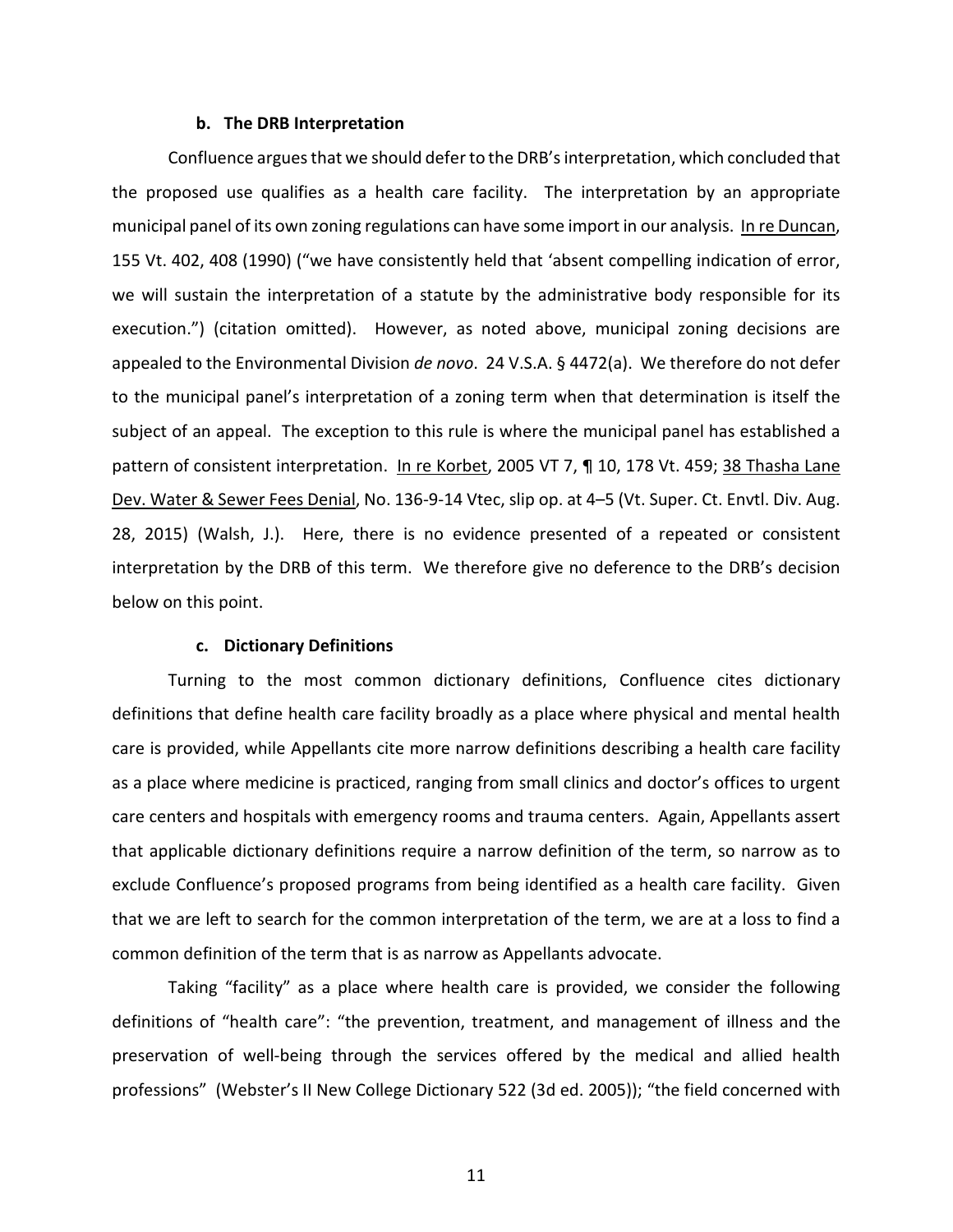the maintenance or restoration of the health of the body or mind" (Random House, Inc., http://www.dictionary.com/browse/healthcare); "efforts made to maintain or restore health especially by trained and licensed professionals" (Merriam-Webster.com, https://www.merriamwebster.com/dictionary/health care).

While these dictionary definitions suggest that "health care" may be more strictly defined as care provided by doctors and psychiatrists, (e.g. "especially by trained and licensed professionals"; "services offered by the medical . . . professions"), they also leave room for lessstrictly defined health programs (e.g. "preservation of well-being"; "services offered by the ... allied health professions"; "maintenance or restoration of the health of the body or mind"). The definitions therefore encompass a spectrum of activities.

Confluence describes its program as:

a short-term residential wilderness therapy program designed to treat young adult males 18–28 years old. Confluence's program combines clinical therapeutic services with adventure-based wilderness therapy and agrarian living to help clients address mental health diagnoses and emotional, behavioral, and relational challenges.

. . .

clients will participate in individual and group therapy sessions, counselling, and peer support, all supervised by a licensed mental health professional. In addition, clients will be given assignments and readings to complete as part of their therapy. Clients will be assigned to live in a communal group and will participate in the daily responsibilities of communal, agrarian living such as gardening and maple sugaring. Clients will also participate in adventure-focused wilderness therapy activities while on the Project site, and will engage in recreational activities such as hiking, snowshoeing, riding bikes, and cross-country skiing. The entire client experience while at Confluence is designed to work together as part of the therapeutic treatment.

Factual Background ¶¶ 19, 22.

Although the program is not necessarily an example of the strictest construction of health care (such as medical doctors performing surgery), we conclude that the activities described here certainly fall within the spectrum set out in the dictionary definitions above. We therefore conclude that the cited references, including those referenced by Appellants, present a description of "health care facility" that does not exclude the programs that Confluences proposes for the project.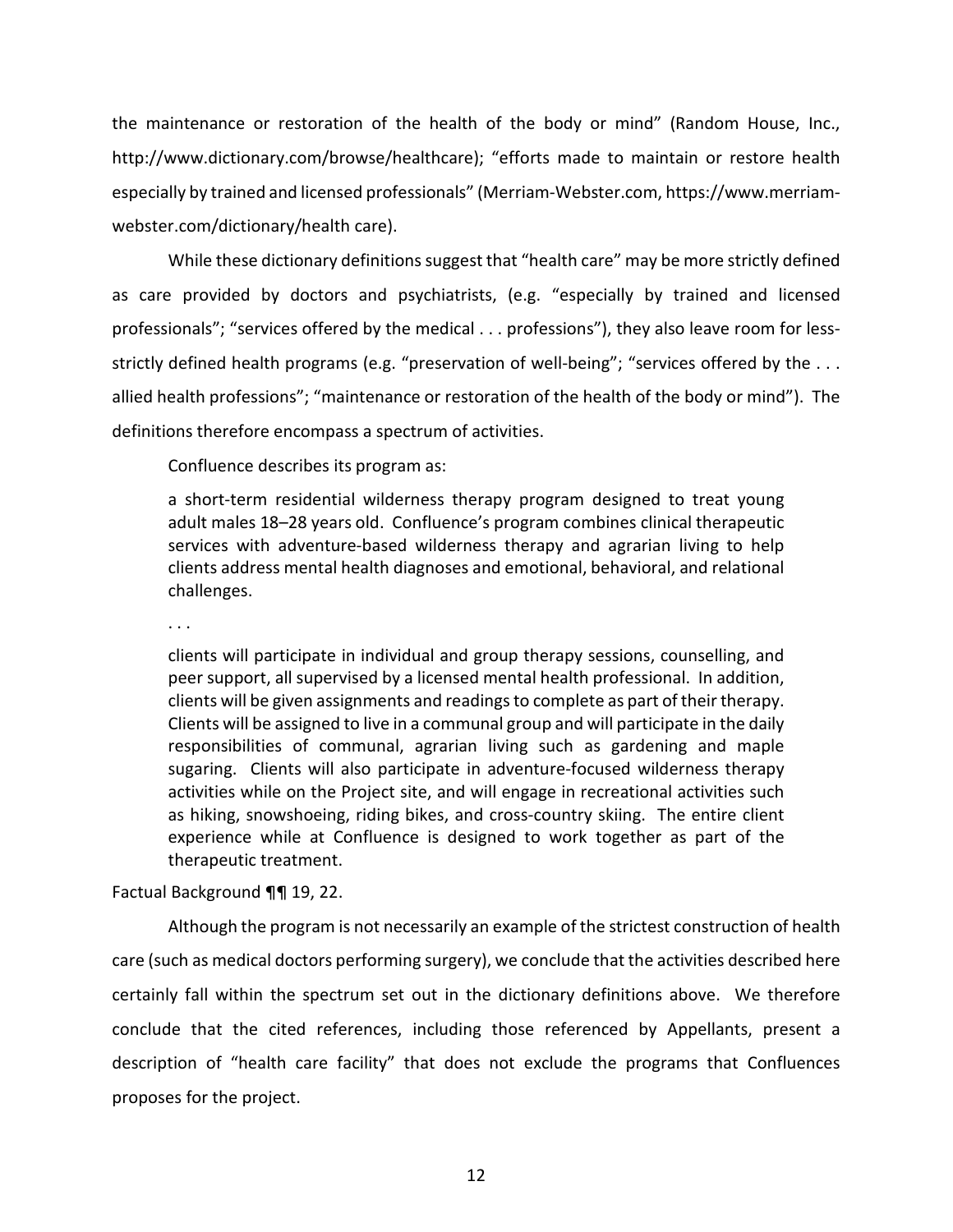# **d. Statutory Definitions**

Confluence submits that statutory definitions support the conclusion that the proposed use qualifies as a health care facility. Appellants also cite to statutory definitions, particularly from other jurisdictions. Those extra-judicial definitions appear to be outside of the context of land use regulation, particularly regulation that is established by the Thetford Bylaw. We therefore conclude that the statutory definitions from other states that Appellants offer are of little help to our analysis.

The definitions offered within Vermont statutes begin with a Health Care Administration statute defining health care facilities as:

all institutions, whether public or private, proprietary or nonprofit, which offer diagnosis, treatment, inpatient, or ambulatory care to two or more unrelated persons, and the buildings in which those services are offered. The term shall not apply to any facility operated by religious groups relying solely on spiritual means through prayer or healing, but includes all institutions included in subdivision 9432(8) of this title, except Health Maintenance Organizations.

# 18 V.S.A. § 9402(6).

Section 9432(8) goes on to define "health care facility" as:

all persons or institutions, including mobile facilities, whether public or private, proprietary or not for profit, which offer diagnosis, treatment, inpatient, or ambulatory care to two or more unrelated persons, and the buildings in which those services are offered. The term shall not apply to any institution operated by religious groups relying solely on spiritual means through prayer for healing, but shall include but is not limited to:

(A) hospitals, including general hospitals, mental hospitals, chronic disease facilities, birthing centers, maternity hospitals, and psychiatric facilities including any hospital conducted, maintained, or operated by the state of Vermont, or its subdivisions, or a duly authorized agency thereof;

(B) nursing homes, health maintenance organizations, home health agencies, outpatient diagnostic or therapy programs, kidney disease treatment centers, mental health agencies or centers, diagnostic imaging facilities, independent diagnostic laboratories, cardiac catheterization laboratories, radiation therapy facilities, or any inpatient or ambulatory surgical, diagnostic, or treatment center.

# 18 V.S.A. § 9432(8).

Confluence notes that many Vermont state agency regulations have adopted the definition of "health care facility" set out in § 9432(8). E.g. Division of Health Care Administration,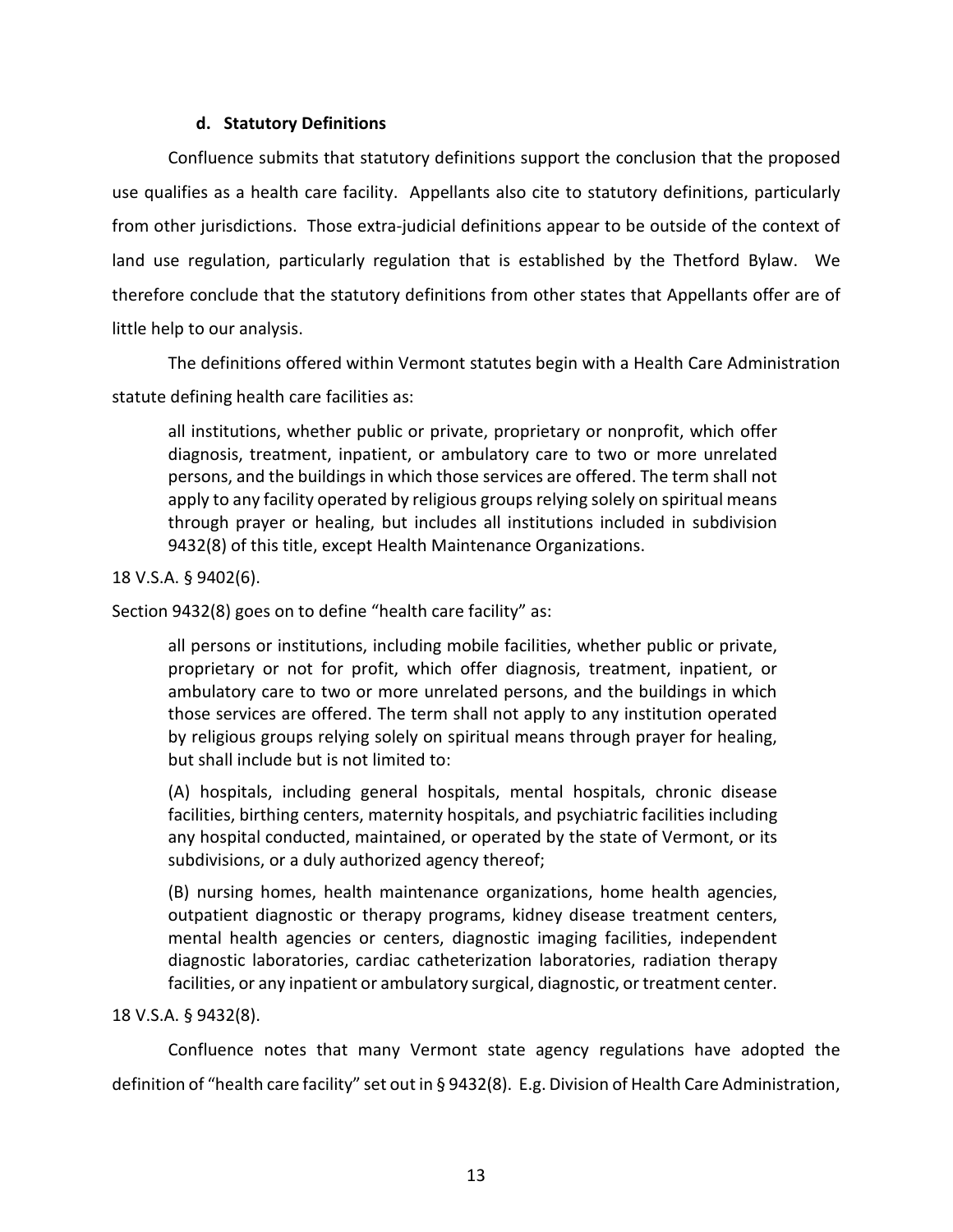Rule 18, Code of Vt. Rules 4-5-18:2 (WL); Green Mountain Care Board, Rule 4, Code of Vt. Rules 4-7-4:4.100 (WL); Department of Health, Rule 11, Code of Vt. Rules 12-5-11:3 (WL); Worker's Compensation and Safety, Rule 2, Code of Vt. Rules 13-4-2:40.0010 (WL).

Confluence points to the following to demonstrate that the proposed use is as a "health care facility" as set out in statutes: the proposed use will provide mental health care to its clients at the Project site; clients are referred to the program to help address mental health issues, emotional, behavioral, and relational challenges; clients are screened by a licensed therapist on Confluence's staff to ensure they are appropriate for the program; Confluence will provide mental health care to clients through individual and group therapy sessions with a licensed mental health professional, combined with adventure-based wilderness therapy and communal agrarian living that are clinically designed to work together as part of a therapeutic treatment.

We conclude that the use proposed here qualifies as a program that provides treatment to two or more unrelated persons, under 18 V.S.A. § 9402(6), and as a therapy program, under 18 V.S.A. § 9432(8)(B). We therefore conclude that the applicable Vermont statutory definitions of "health care facility" include the programs to be offered by Confluence. More important to our analysis, we find no basis within these statutory definitions for excluding the Confluence programs from what these statutory descriptions describe.

### **e. DAIL Definitions and Treatment**

Confluence goes on to note that it expects to be licensed by DAIL, which requires it to qualify as a "long-term care facilit [y] in which medical, nursing, or other care is rendered." 33 V.S.A. § 7101 (setting out the policy of 33 V.S.A. Chapter 71, "Regulation of Long-Term Care Facilities"); § 504(a) (directing DAIL to administer 33 V.S.A. Chapter 71). These facilities include "therapeutic community residence[s]." 33 V.S.A. §§ 7102(2). A "therapeutic community residence" is defined as:

a place, however named, excluding hospitals as defined by statute, which provides, for profit or otherwise, transitional individualized treatment to three or more residents with major life adjustment problems, such as alcoholism, drug abuse, psychiatric disability, or delinquency.

33 V.S.A. §§ 7102(11).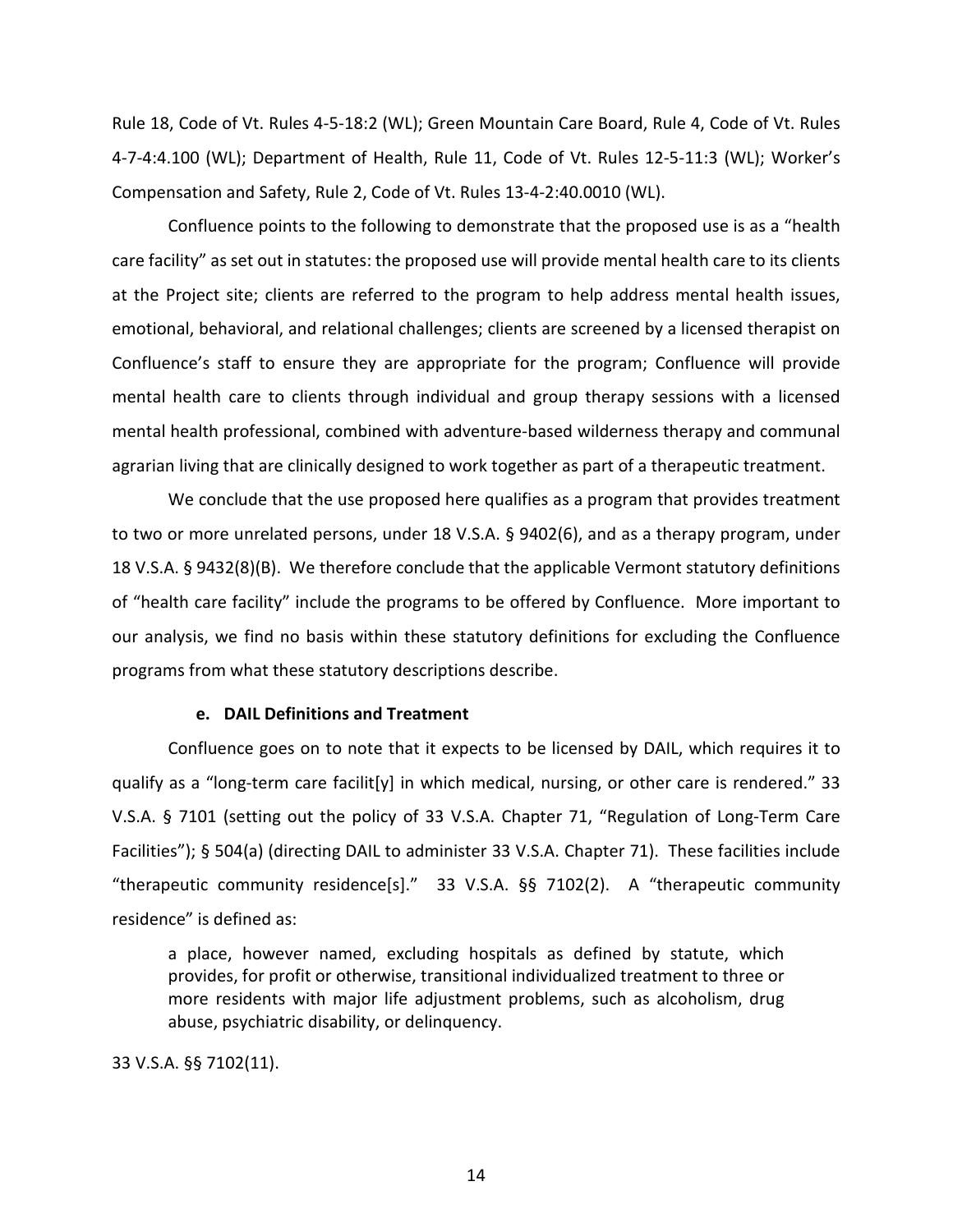Confluence argues this definition encompasses the proposed Project, and is per se, under § 7101, a facility where "medical, nursing, or other care is rendered," and that this makes it a health care facility.

In addition, the DAIL website includes "therapeutic community residences" on a list of different types of regulated "health care facilities." DAIL Division of Licensing and Protection, http://dlp.vermont.gov/other (last visited Jan. 20, 2017).

Confluence argues that the proposed use meets the DAIL statutory definition of "therapeutic community residence" because it will provide mental health treatment to three or more unrelated persons to help them address mental health diagnoses, emotional, behavioral, and relational challenges. In addition, the conditional use approval is conditioned on Confluence obtaining a DAIL license.

Appellants, analyzing a list of DAIL licensed therapeutic community residences provided by Confluence to the DRB, note that none of the licensed facilities located in other Vermont towns are permitted as health care facilities or clinics. Appellants' Mot. Summ. J. Appendix B. Appellants argue that the "therapeutic community residence" proposed by Confluence is more akin to a group residential facility than a health care facility because DAIL licensing rules focus on residential living arrangements, because Confluence uses the term "residential" to refer to its own program, and because it does not provide medical or psychiatric services.

As noted below, the drafters of the Bylaw chose not to create a specific group residential use in its list of permitted or conditional uses in any zoning district. The drafters also chose not to include a provision excluding all uses not explicitly provided for in the Bylaw.<sup>2</sup> While other municipalities might classify uses similar to that proposed here under a group residential facility use, that does not preclude a "health care facility" zoning designation in Thetford for the uses proposed here.

We therefore conclude that the proposed use is within the definition of therapeutic community residence as set out in 33 V.S.A. §§ 7102(11), and that definition in turn falls into a general definition of health care facility.

<sup>&</sup>lt;sup>2</sup> Appellants argue elsewhere that Bylaw Section 1.04(Q) is intended to exclude all uses not expressly provided for. Appellants' Mot. Summ. J. at 16–17. We read this provision, however, not as excluding uses not mentioned in the Bylaw, but as allowing certain de minimus uses. See Bylaw Section 1.04(Q).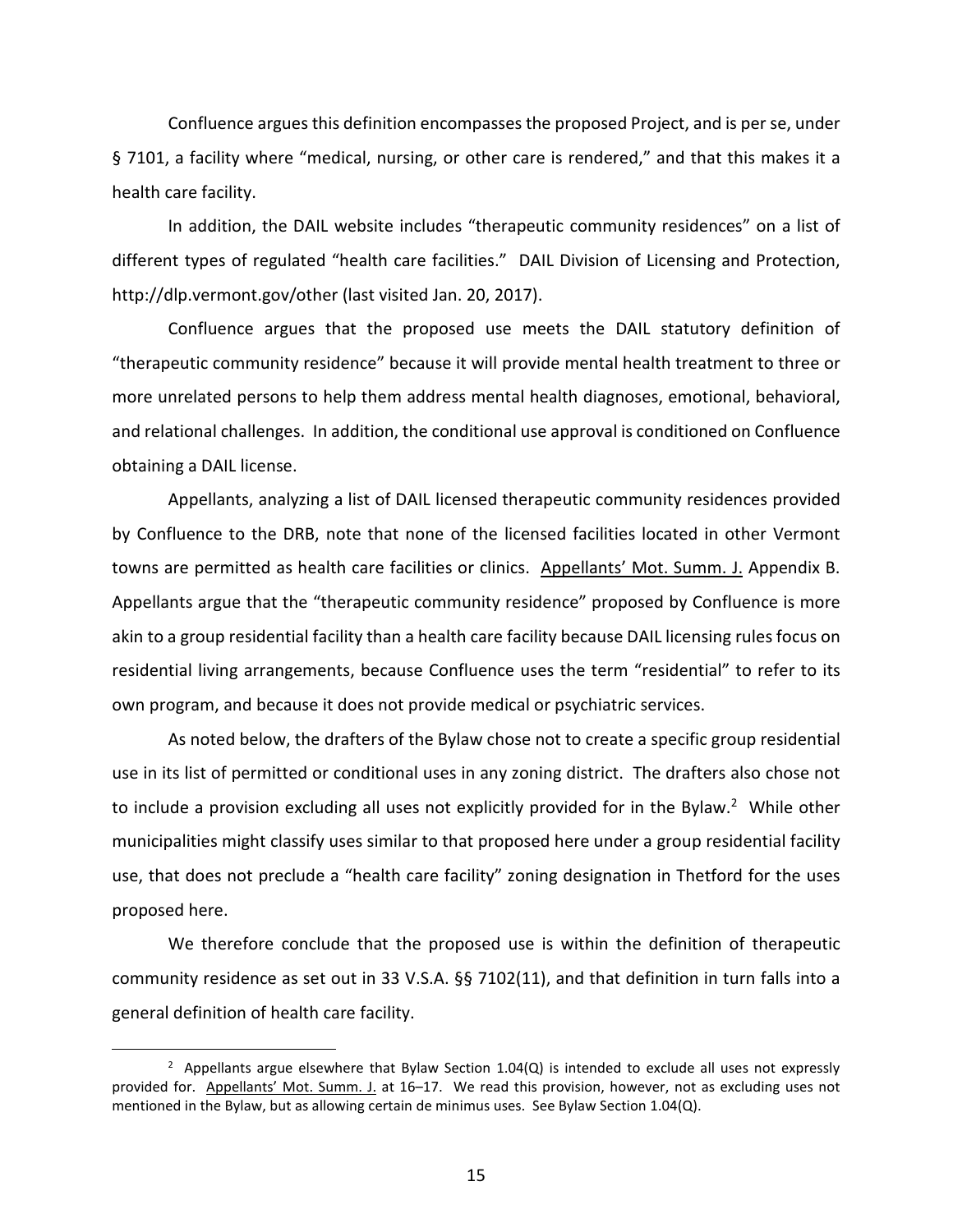# **f. The Town Plan**

In addition to the above sources, we look to the Town of Thetford Town Plan ("Town Plan"). A town plan "can aid in interpreting an ambiguous zoning provision." In re Application of Lathrop Ltd. P'ship I, 2015 VT 49, ¶ 22 n.4, 199 Vt. 19 (citing Kalakowski v. John A. Russell Corp., 137 Vt. 219, 225–26 (1979)).

Appellants point to various parts of the Town Plan to support their argument that the proposed use is a residential use, including Chapter I—Land Use, Chapter III—Utilities, Facilities, and Service, and Chapter IX—Housing. Ex. E.

The Land Use and Housing chapters both have the following "Recommended Polic[y]":

Consider adding specific ordinances: . . . Residential institutions such as homes for the aged, rest homes, extended care facilities, convalescent homes, elderly housing projects and similar types of group living accommodations should be permitted as conditional uses, rather than permitted uses, close to community facilities and services in the village residential and community business zones.

Ex. E at 14, 67–68. Notably, and despite this recommendation in the Town Plan, the drafters of

the Bylaw chose not to create specific ordinances addressing "residential institutions."

Meanwhile, the introduction to Chapter III includes the following statement:

Community services include health, safety and educational services and programs that serve the town's residents. They are generally administered by a town department or nonprofit organization, but may include private operations

. . .

The extent and adequacy of community utilities, facilities and services, whether publicly or privately operated, play an important role by contributing to the general welfare of residents and the quality of life in Town and by attracting certain types of development to the community.

# Ex. E at 21.

Focusing on the Chapter I and IX language referring to "group living accommodations" as "residential," and the Chapter III language indicating that health services serve the local population, Appellants argue that the proposed use "is not a health facility because it is a form of group living accommodations." Appellants' Mot. Summ. J. at 13. Appellants also cite a 2016 Draft Town Plan to support their argument. However, since this draft Town Plan has not yet been considered and adopted by the Town voters or legislative body, we decline to rely upon it in our analysis here.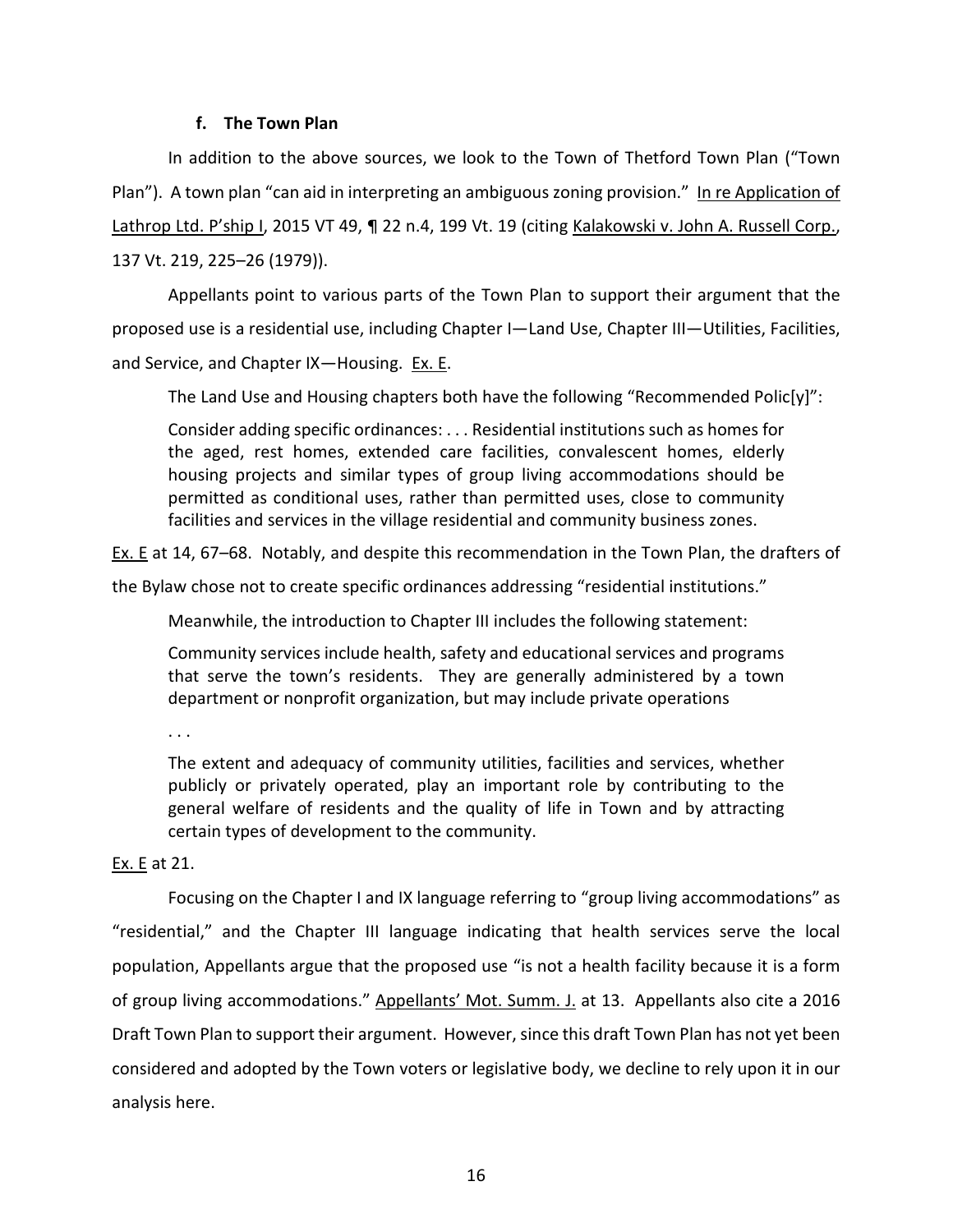We first note that the Town Plan does not define "health care facility," nor does it specify that a "group living accommodation" is different from a health care facility or cannot also act as a health care facility. The Town Plan is, in fact, extremely vague regarding health care, and sheds no light on what a "health care facility" might or might not be. Because of this, we are unable to conclude that the proposed Project would not qualify as a health care facility as contemplated by the Town Plan.

The Town Plan suggests allowing "homes for the aged, rest homes, extended care facilities, convalescent homes, elderly housing projects and similar types of group living accommodations" as conditional uses. However, the Bylaw does not define the terms "group living accommodation" or "residential institution" use. The "recommended policy" set out in Town Plan Chapters I and IX calling for specific ordinances for residential institutions was not acted on in drafting the Bylaw. Because the Bylaw has no such provisions, one must assume that the Bylaw drafters considered and chose not to follow this this recommendation. See In re Howard Center Renovation Permit, No. 12-1-13 Vtec, slip op. at 9 (Vt. Super. Ct. Envtl. Div. Nov. 12, 2013) (Walsh, J.) (explaining that a municipality could have created more specific and restrictive zoning regulations regarding different medical uses, but chose not to). Absent such designations being adopted within the Bylaw, we conclude that "health care facility" might therefore be the most appropriate use category for all of Confluence's proposed uses. $3$ 

Finally, the 2016 Draft Town Plan is not useful in determining what the Bylaw drafters intended, because the Bylaw was adopted in 2011 and the Draft Plan was adopted a number of years later, after Confluence submitted its application. We therefore conclude that the Draft Town Plan has no governing weight over Confluence's proposed project now before this Court.<sup>4</sup>

We therefore find little in the Town Plan to support Appellants' argument to define health care facility in a more limited manner.

j

<sup>&</sup>lt;sup>3</sup> Confluence further points to DAIL definitions to show that its proposed use here is different from these types of "group living accommodations." Under DAIL, a "therapeutic community residence" is a shorter-term facility providing individualized treatment for alcoholism, drug abuse, mental illness, or delinquency, while a "residential care facility," such as a nursing home, provides room, board, and personal care during a longer period of stay.

<sup>&</sup>lt;sup>4</sup> The Town Plan was adopted on March 19, 2007, and then re-adopted, apparently without any changes, on May 14, 2012. Ex. E, at ii, 1–5.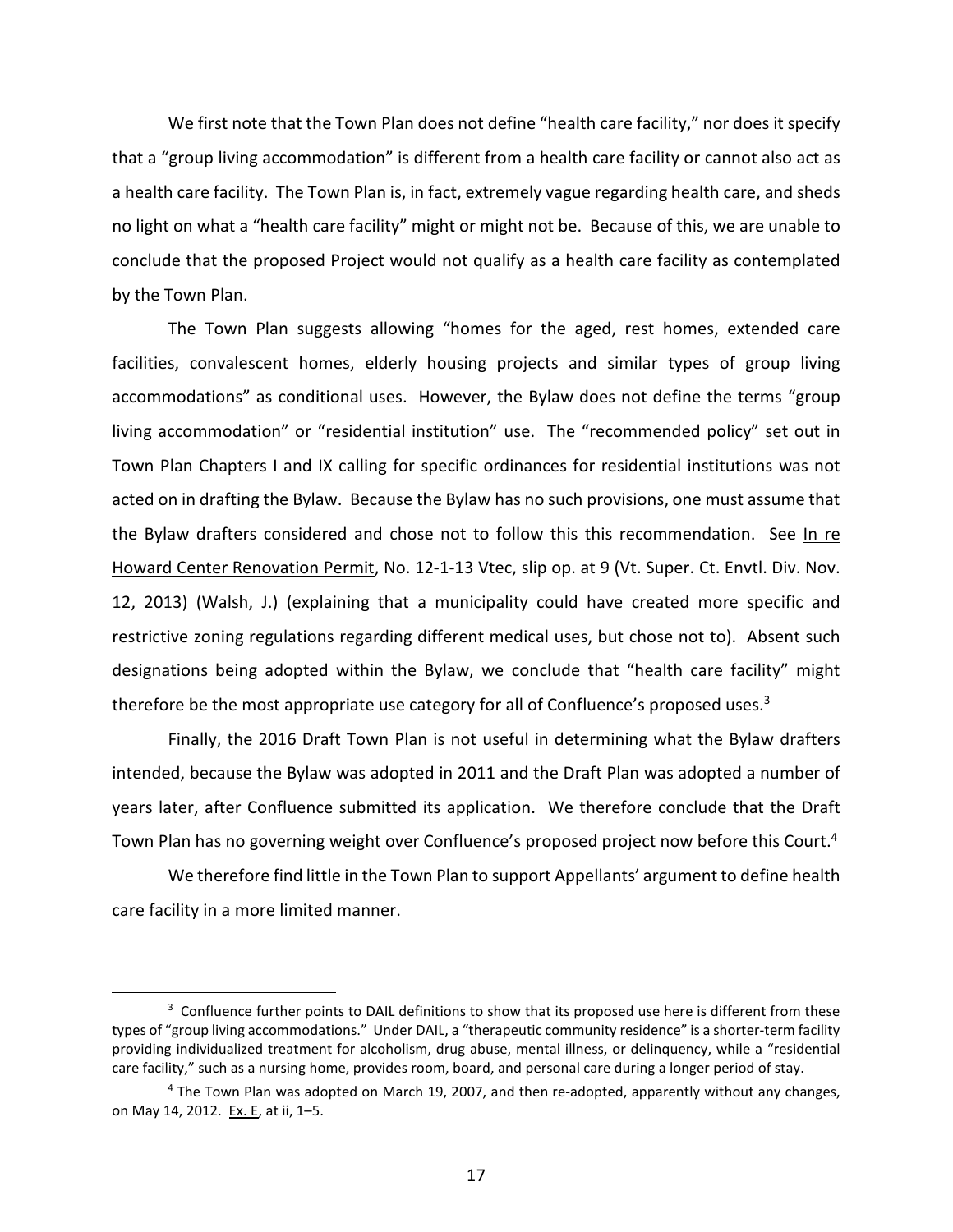#### **g. Zoning Definitions from Other Vermont Municipalities**

Appellants point to how other Vermont municipalities define "health care facility" in arguing for a narrower definition. Appellants' Mot. Summ. J. Appendix A (listing zoning definitions from different municipalities).

Appellants cite the Windsor zoning ordinances, which define "health care facility" as a "clinic, hospital, sanitarium or nursing home used by the medical profession for treatment and care of humans." Town of Windsor, Vermont Zoning Ordinance at § 3.17. Appellants also cite the Town of Fairhaven's definition, which is: "any establishment where human patients are examined and treated by doctors or dentists but not hospitalized overnight," and the Town of Chester's definition: "[a] facility, whether public or private, principally engaged in providing health care services and the treatment of mental or physical conditions, such as a medical clinic, doctor's office or physical rehabilitation centers."

Appellants add that some municipalities with broader definitions, including the Towns of Barton and Stowe, also have separate definitions, and permit requirements, for therapeutic community residences and group living accommodations.

In response, Confluence points to municipalities with broader definitions that presumably would allow the use proposed here. For example, they look to the Town of Chester's definition, which includes "a facility . . . principally engaged in providing health care services and the treatment of mental . . . conditions." Confluence also cites the Town of Ludlow's definition: "a facility or institution, whether private or public, principally engaged in providing services for health maintenance, diagnosis, and treatment, which may have equipment, facilities, and staff to provide 24 hour care"; and Springfield's definition: "facilities for the provision of health care services including but not limited to hospitals, nursing homes, medical laboratories, etc."

Neither party cites any legal precedent suggesting what weight, if any, the definition of a term by one municipality should carry when interpreting the same term in another municipality's regulations. Confluence does note, however, that there is no evidence that the Bylaw drafters were aware of other municipalities' ordinances when they drafted their Bylaw. Because there is no evidence that the Bylaw drafters were aware of, or were influenced by, the bylaws of other municipalities, those bylaws carry little to no weight in our analysis.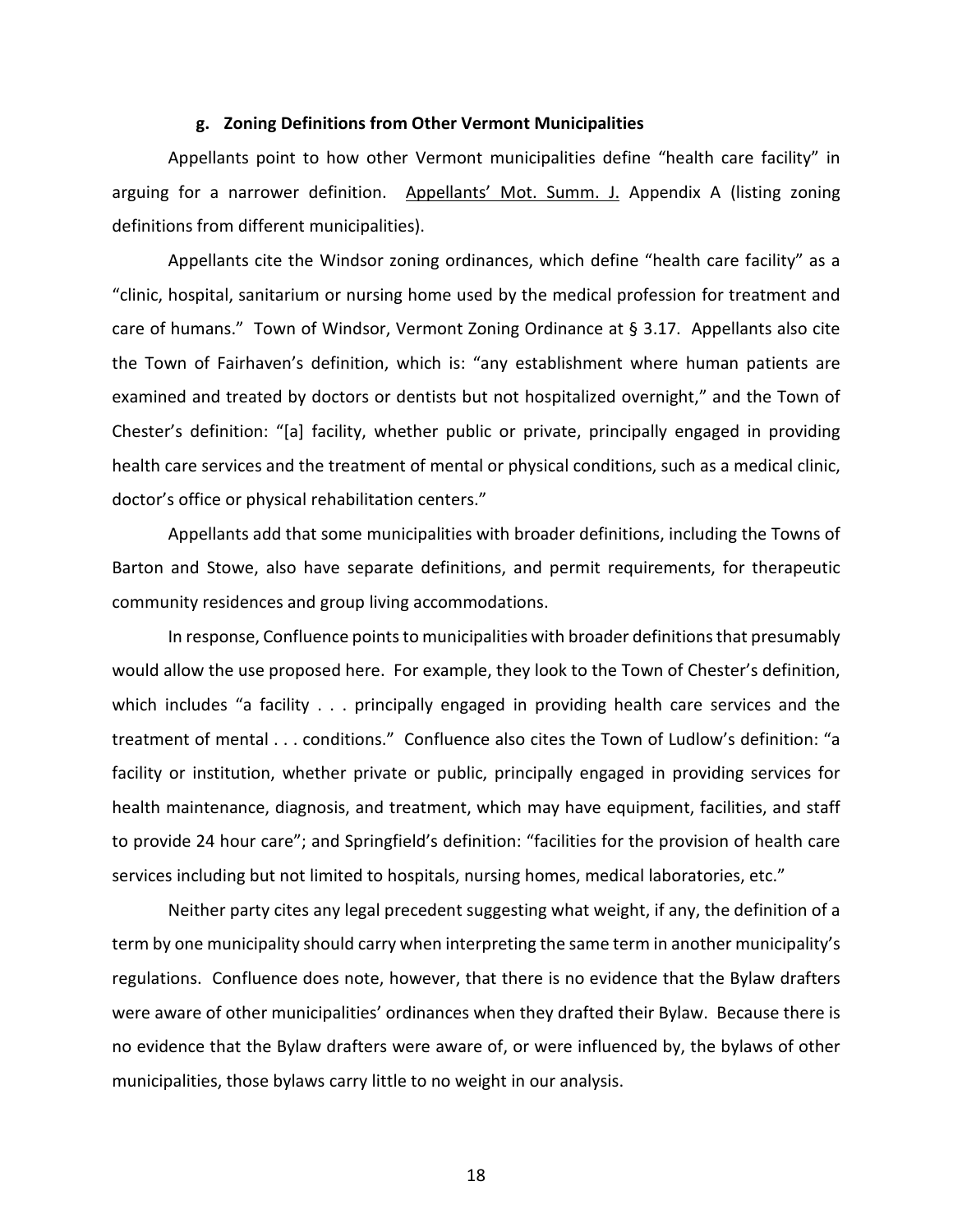Looking at these other bylaws, however, we can nevertheless conclude that the term "health care facility" can be broadly or narrowly defined. If anything, the comparison with other municipalities demonstrates that the Town of Thetford could have defined the term, either narrowly or broadly, but chose not to do so.

### **h. Vermont Supreme Court Interpretations**

We are aware of at least one case in which the Vermont Supreme Court held that a "therapeutic community residence" was "being used for a health . . . purpose." Fletcher Farm, Inc. v. Town of Cavendish, 137 Vt. 582, 585 (1979). We find some additional support from this ruling that the proposed uses here may be defined as a health care facility.

### **i. Conclusion**

Considering that dictionary and statutory definitions of "health care facility" may be broad enough to encompass the proposed Project; that the Bylaw drafters chose not to define the term; that the drafters chose not to include an ordinance for residential treatment facilities; and that ambiguous terms must be resolved in favor of the landowner applying for a land use permit; we conclude that the proposed use qualifies as a health care facility under the Bylaw. We therefore answer Appellants' Question 2 in the positive, and **deny** Appellants' and **grant** Confluence's summary judgment motion regarding Question 2.

### **III. Question 3: Whether the proposed use is "outdoor recreation."**

The Bylaw defines "outdoor recreation" as:

Any use of land or structures for the provision of outdoor recreational services where the primary use is outside. Such uses include, but are not limited to, the following: downhill or cross-country ski area, tennis court, youth camp, hunting lodge, shooting range and miniature or standard golf course.

Bylaw Section 2.04(B).

As noted above, we consider the actual use and impact when defining a proposed zoning use. Sardi, 170 Vt. at 624.

We previously addressed this principle in Barefoot, No. 46-4-12 Vtec, slip op. at 5 (Nov. 13, 2013). In that case, we held that a wilderness therapy program in which participants engaged in camping and hiking could be considered "outdoor recreation" under the common definition of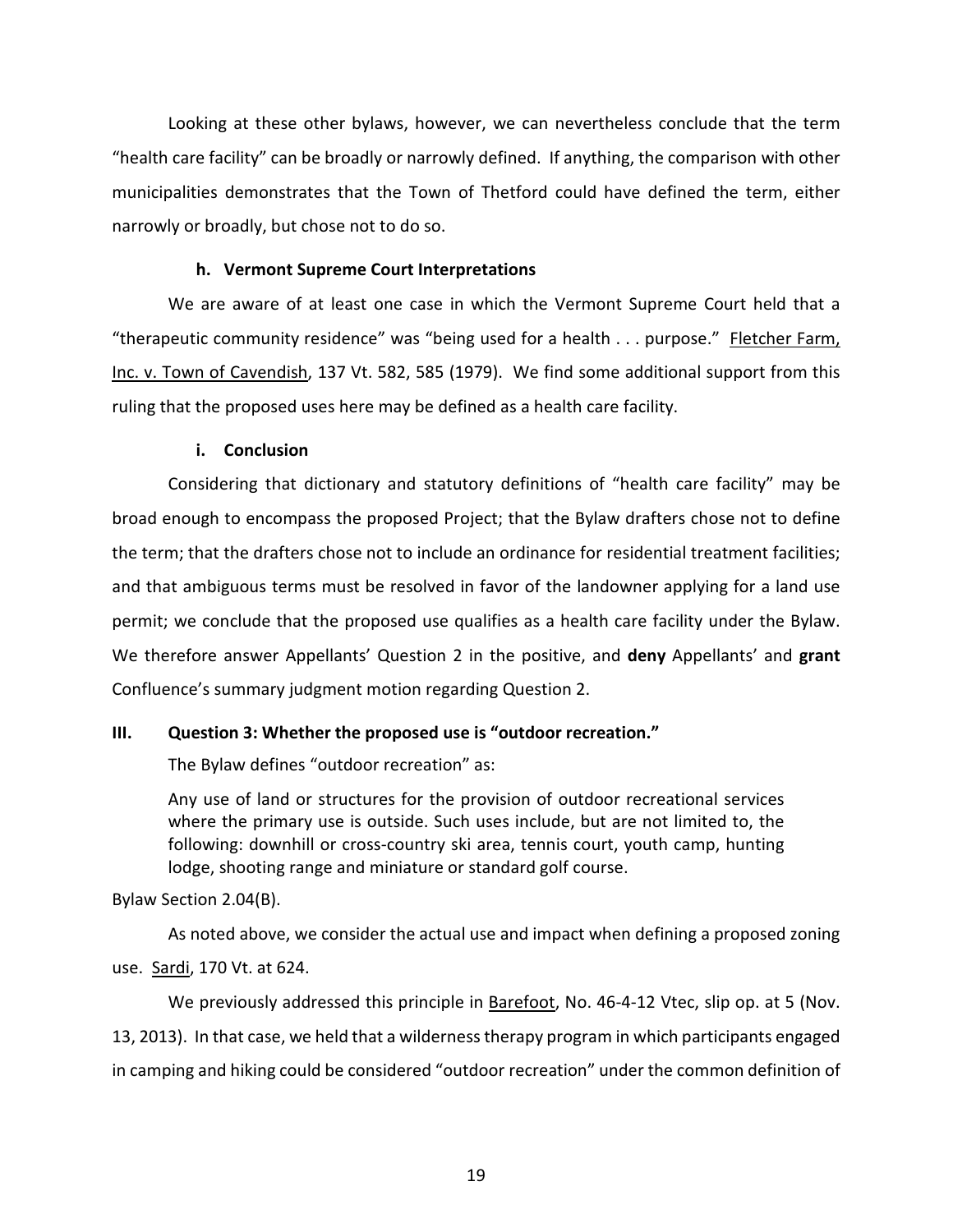that term, because hiking and camping are commonly understood to be "outdoor recreation." Id.

Confluence's program involves clients sleeping in the structures on the Project site and using the property to participate in therapy sessions. The program will also require clients to engage in recreational activities including hiking, snowshoeing, biking, and cross-country skiing, and agricultural activities such as gardening and maple sugaring. These recreational and agrarian activities are also common at youth camps, which are among the specific examples of "outdoor recreation" set out in the Bylaw. Section 2.04(B). Cross-country skiing is a specific activity listed in the same definition. Id. This Court has also considered "hiking" to qualify as "outdoor recreation." Barefoot, No. 46-4-12 Vtec, slip op. at 5 (Nov. 13, 2013).

While the proposed activities fall into "outdoor recreation" use, the facts now before the Court are not sufficient to determine whether the "primary use is outside." For example, Factual Background ¶ 22, above, states:

While on the Project site, clients will participate in individual and group therapy sessions, counselling, and peer support, all supervised by with a licensed mental health professional. In addition, clients will be given assignments and readings to complete as part of their therapy. Clients will be assigned to live in a communal group and will participate in the daily responsibilities of communal, agrarian living such as gardening and maple sugaring. Clients will also participate in adventurefocused wilderness therapy activities while on the Project site, and will engage in recreational activities such as hiking, snowshoeing, riding bikes, and cross-country skiing.

It is not clear from this, and other descriptions of the program, whether clients will spend the majority of their time on the Project site outdoors.

Because neither party has presented sufficient facts for us to determine that they are "entitled to judgment as a matter of law," both motions for summary judgment as to Question 3 are **denied** and we therefore conclude that this issue must await trial to be resolved. V.R.C.P. 56(a). As the parties prepare for trial on this issue, we ask that they prepare to argue the appropriateness of the proposed project being defined as or including two separate uses.

### **IV. Question 8: Whether the proposed use complies with district standards.**

Appellants also move for summary judgment on Question 8. While not entirely clear from their pleadings, we assume this motion relies on the argument that the proposed use is not a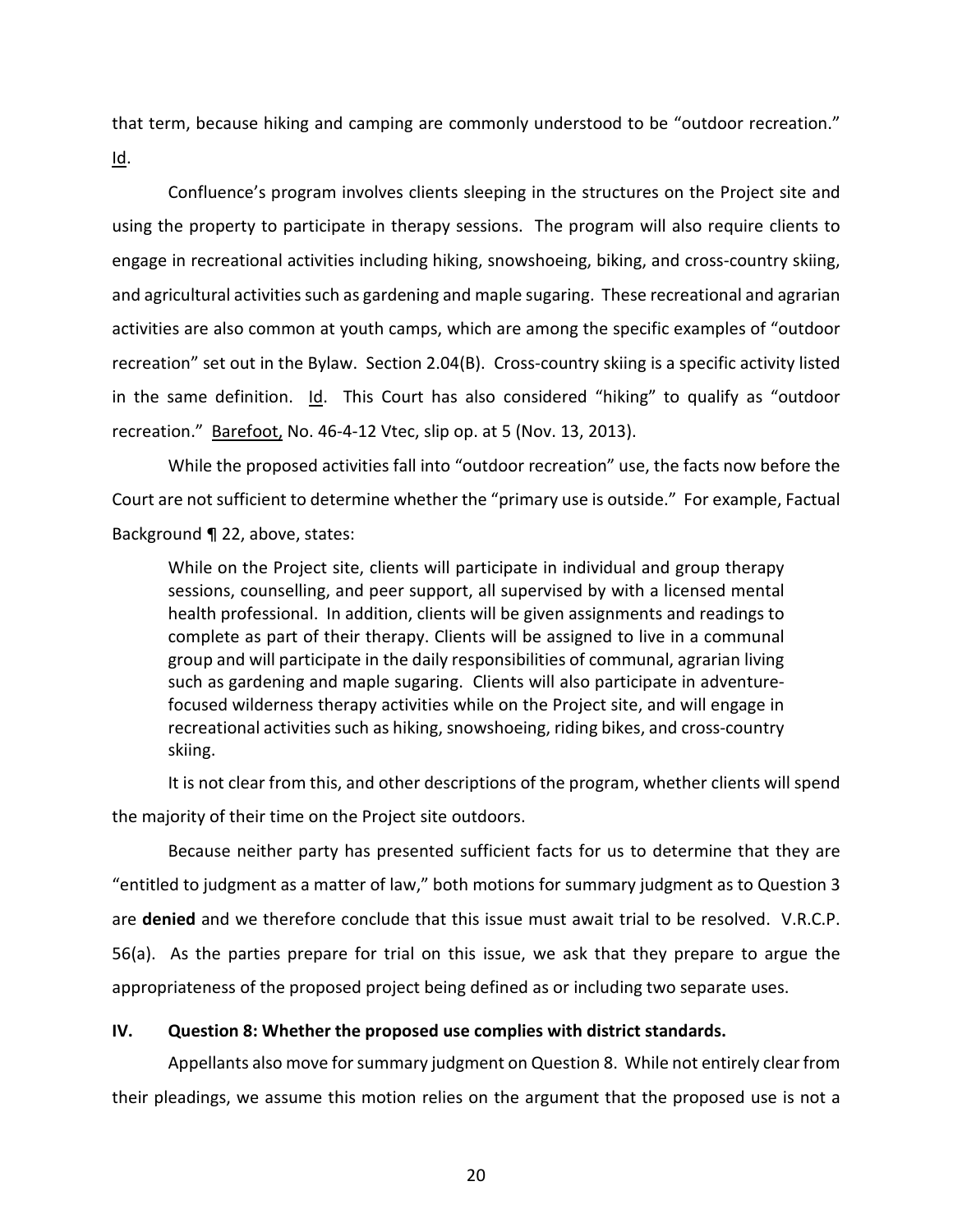health care facility or outdoor recreation, but rather is a commercial use and a residential facility and, as such, it is not allowed in the RR District. As noted above, we have rendered an opposite determination on the issue of whether the proposed use may qualify as a health care facility. We therefore **DENY** Appellants' motion for summary judgment as to Question 8.

**V. Question 9: Whether the proposed use complies with Sections 3.10 of the Thetford Zoning Bylaw (on-site potable water and sewage systems), 6.06(D)(4) (compliance with other requirements), and 6.06(F)(6)–(7) (compliance with § 3.10, ground and surface water pollution), and other applicable potable water and wastewater requirements.** 

Question 9 is primarily concerned with whether the Project will comply with potable water and wastewater requirements. Appellants move for summary judgment on the entirety of Question 9. Confluence moves for summary judgment on the parts of Question 9 that ask whether the proposed use complies with Bylaw Sections 3.10 and 6.06(F)(6).

# **a. Section 3.10**

.

Bylaw Section 3.10 reads as follows:

For development that will include a wastewater or potable water supply system, no construction may be initiated under a zoning permit unless and until a wastewater or potable water supply permit is issued by the Agency of Natural Resources under 10 V.S.A. chapter 64.

Appellants argue that Confluence's plans to update the main lodge with paint, new hardware and fixtures, and to improve floors, walls, and bathrooms, constitutes "construction" under Section 3.10. They note that the Bylaw defines "construction" as "reconstruction, conversion, relocation, alteration or enlargement of any building or structure." Bylaw Sections 8.02, 7.03(F)(2).

At this point we do not need to determine whether the proposed activities constitute construction. The issue before use is whether Confluence should be granted a conditional use permit for the Project. Section 3.10 is silent regarding the issuance of conditional use permits, and has no requirement that a wastewater and potable water supply permit must be issued before conditional use approval is granted.<sup>5</sup> See In re Asia Minor Hotel/Resort/Spa, No. 124-9-

<sup>&</sup>lt;sup>5</sup> Although it is therefore a moot point, we note that Confluence does have a wastewater and potable water supply permit for the Project, albeit one that does not support the full number of clients and staff that Confluence eventually wishes to have on the project site. Confluence has pledged to not exceed the student and staff numbers in their current wastewater permit, unless and until they receive an expanded wastewater permit.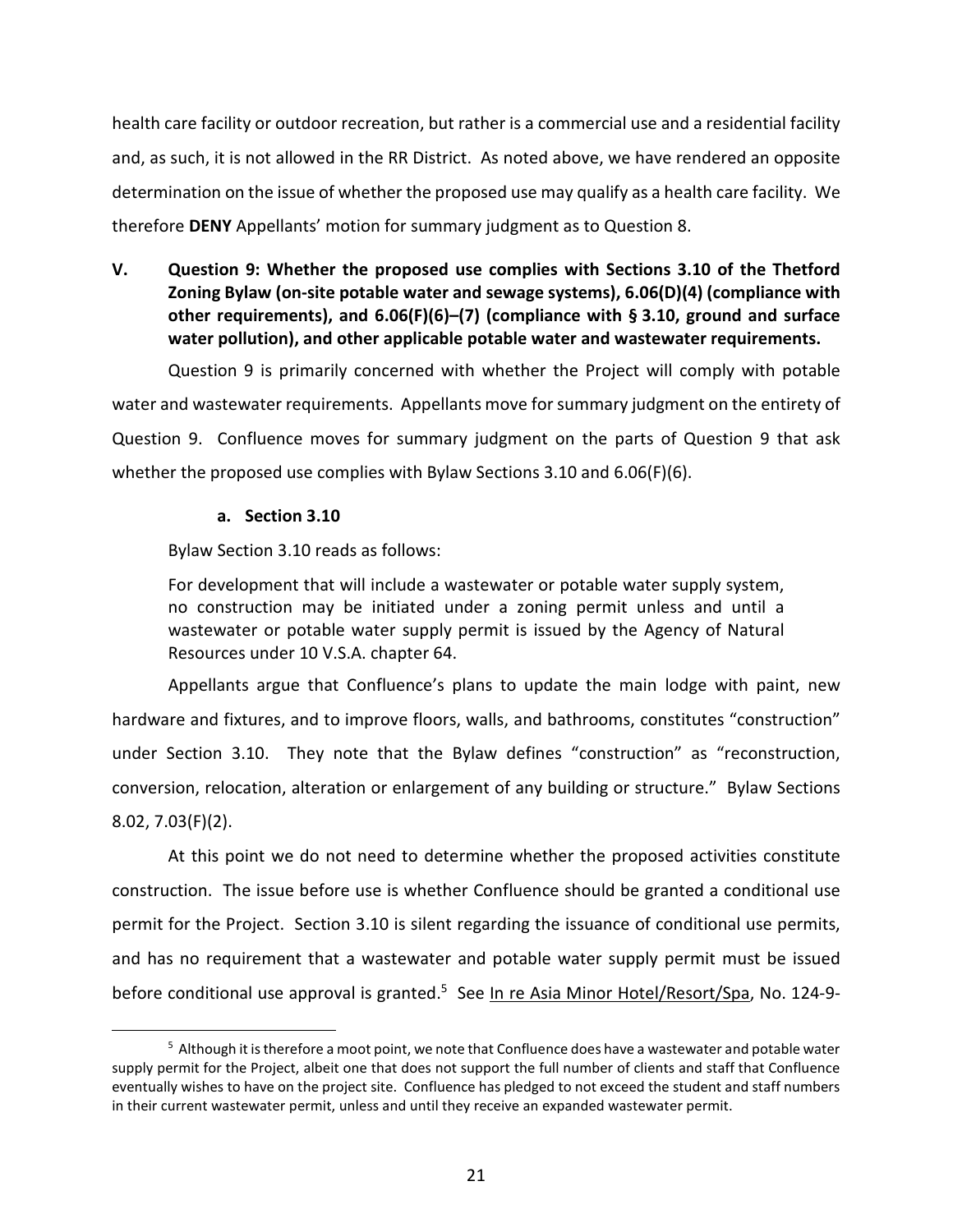12 Vtec, slip op. at 3 (Vt. Super. Ct. Envtl. Div. Jun. 4, 2012) (Durkin, J.) (dismissing question asking whether wastewater permit is prerequisite for zoning permit where the applicable ordinance did not require a wastewater permit as a prerequisite for zoning approval).

We note that 24 V.S.A. § 4414(13)(A) allows municipalities to prohibit the initiation of construction until a wastewater and water supply permit is issued, or to condition the issuance of a permit on the issuance of a wastewater and water supply permit. Here, the Bylaw does the former, but not the latter; there is no provision in the Bylaw that would condition the issuance of conditional use approval on the issuance of a wastewater and potable water supply permit. Because Confluence has not yet applied for or received a zoning or building permit under the Bylaw, we conclude that Appellants' critique of whether a wastewater and water supply permit must first issue is premature, since the only application pending before this Court is one for conditional use and site plan approval.

We can therefore answer the first part of Question 9, regarding compliance with Section 3.10, in the affirmative, **grant** summary judgment to Confluence on this point and **deny** summary judgment to Appellants on that same point.

### **b. Section 6.06(F)(6)**

Section 6.06 provides guidelines for Conditional Use Review. Section 6.06(F)(6) reads, in pertinent part:

In permitting a conditional use, the Development Review Board may impose, in addition to the standards expressly specified by these regulations, other conditions it finds necessary to implement the purposes of these regulations. These conditions include, but may not be limited to, the following:

. . .

Requiring compliance with performance standards in Section 3.10.

Appellants argue that reading Section 606(F)(6) to simply require compliance with 3.10 is not a reasonable interpretation, because that would make 606(F)(6) redundant and mere surplusage. Instead, Appellants contend that the requirement to comply with performance standards set out in Section 3.10 requires compliance with wastewater and potable water supply standards set out in 10 V.S.A. chapter 64.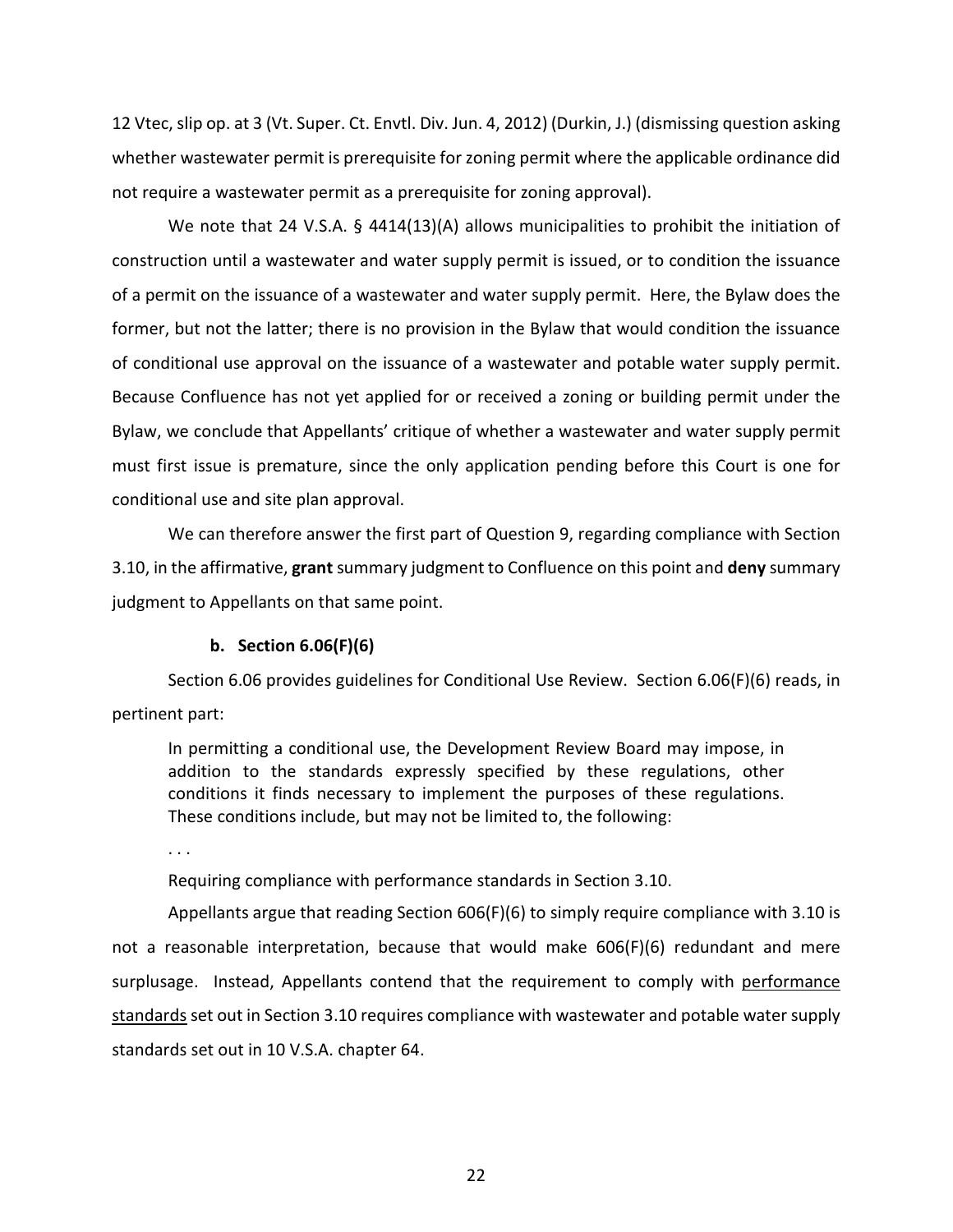We read Section 606(F)(6) as a reminder of the requirements set out in Section 3.10, and in that sense, recognize that it contains some redundancy. However, Section 606(F)(6) also gives the DRB the additional option to condition the permit on continued compliance with Section 3.10. Section 606(F)(6) ("the [DRB] may impose . . . other conditions it finds necessary"). This part of Section 606(F)(6) does not repeat anything in Section 3.10, and is therefore not redundant, or mere surplusage.

We do not find it reasonable to interpret Section 606(F)(6) to require the Town to ensure that the conditional use permittee comply with the entire set of standards set out in 10 V.S.A. chapter 64. We reach this conclusion because the Agency of Natural Resources ("ANR") is responsible for ensuring compliance with those statutory provisions, including by issuing wastewater and water supply permits. 10 V.S.A. § 1973 (authorizing ANR to issue wastewater and potable water supply permits); 10 V.S.A. §1978 (authorizing ANR to adopt rules, including for monitoring compliance with wastewater and potable supply standards); see also 10 V.S.A. § 1971(2) ("[i]t is the purpose of this chapter to . . . eliminate duplicative or unnecessary permitting requirements through the consolidation of existing authorities and, where appropriate, the use of permits by rule").

Looking again to 24 V.S.A. § 4414(13)(A), the legislature has not granted municipalities authority to directly monitor compliance with 10 V.S.A. chapter 64. Pursuant to this statute, they may only do so indirectly by requiring a permittee or permit applicant to obtain a wastewater and potable water supply permit before a permit may be issued, or before construction may begin. While there is a statute that allows ANR to delegate some authority set out in 10 V.S.A. chapter 64 to municipalities, there is no indication that ANR has done so here. 10 V.S.A. § 1976.

For these reasons, we **grant** Confluence's motion for summary judgment regarding the part of Question 9 that raises the question of conformance with Section 6.06(F)(6) and **deny** summary judgment to Appellants on the same point.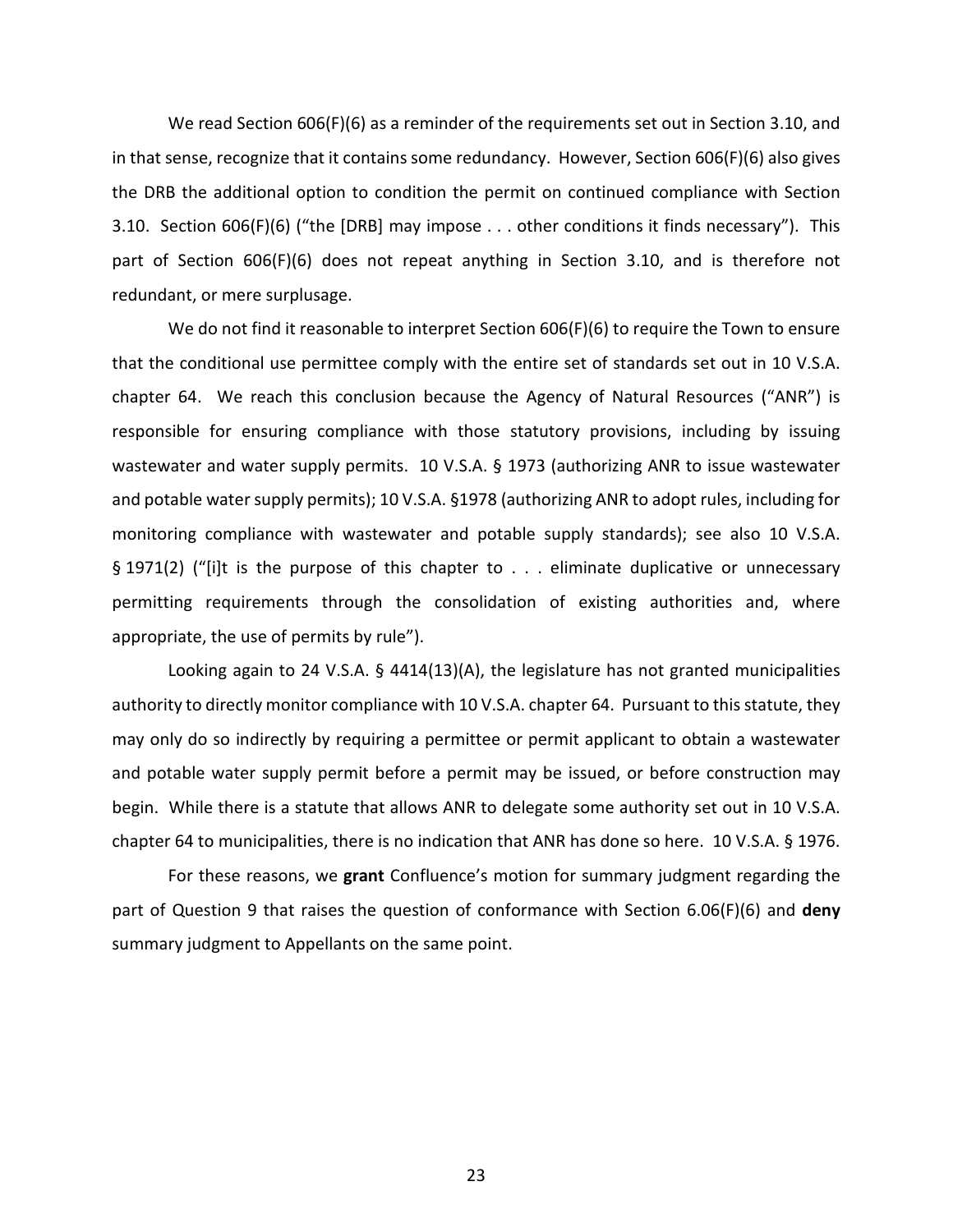#### **c. Section 6.06(F)(7)**

Section 6.06(F)(7) allows the DRB to impose conditions to ensure "the proposed use will not result in the pollution of ground or surface waters or the injection of toxic or hazardous waste into ground waters." This is discretionary; the DRB is not required to impose such conditions.

Appellants make no argument in their pleadings specific to Section 606(F)(7). Because they have failed to set out any reason why they should be granted summary judgment on this part of Question 9, Appellants' motion for summary judgment on the part of Question 9 that raises Section 606(F)(7) is **denied**.

#### **d. Section 6.06(D)(4)**

Section 6.06(D)(4) is a catchall provision requiring the DRB to consider "whether the proposed development complies with all ordinances, bylaws, and regulations in effect at the time of application, including other applicable provisions of this bylaw, other municipal permit and/or approval conditions (e.g., subdivision, highway access)."

Appellants argue that Confluence's permit application cannot comply with Section 6.06(D)(4) if it does not also comply with Section 3.10. Because we conclude that the permit application does comply with Section 3.10, we see no grounds in Section 6.06(D)(4) to enter summary judgment in Appellants' favor. Appellants' motion for summary judgment on the part of Question 9 that is premised Section 606(D)(4) is therefore **denied**.

#### **Conclusion**

For all the reasons detailed above, we conclude that Confluence is entitled to summary judgment as to Appellants' Questions 1 and 2 by concluding that the Bylaw does not define Confluence's proposed therapeutic community residence as a "commercial use" and that the Bylaw, as presently drafted, allows for its proposed programs to fit within the term "health care facility", which is identified as a use conditionally allowed in the RR District. For these same reasons, we deny Appellants' request for summary judgment on Questions 1 and 2.

We have not received sufficient facts to determine whether the wilderness therapy and agrarian living portions of Confluence's proposed programs fit within the Bylaw definition of an "outdoor recreation" use and therefore leave Appellants' Question 3 for resolution at trial.